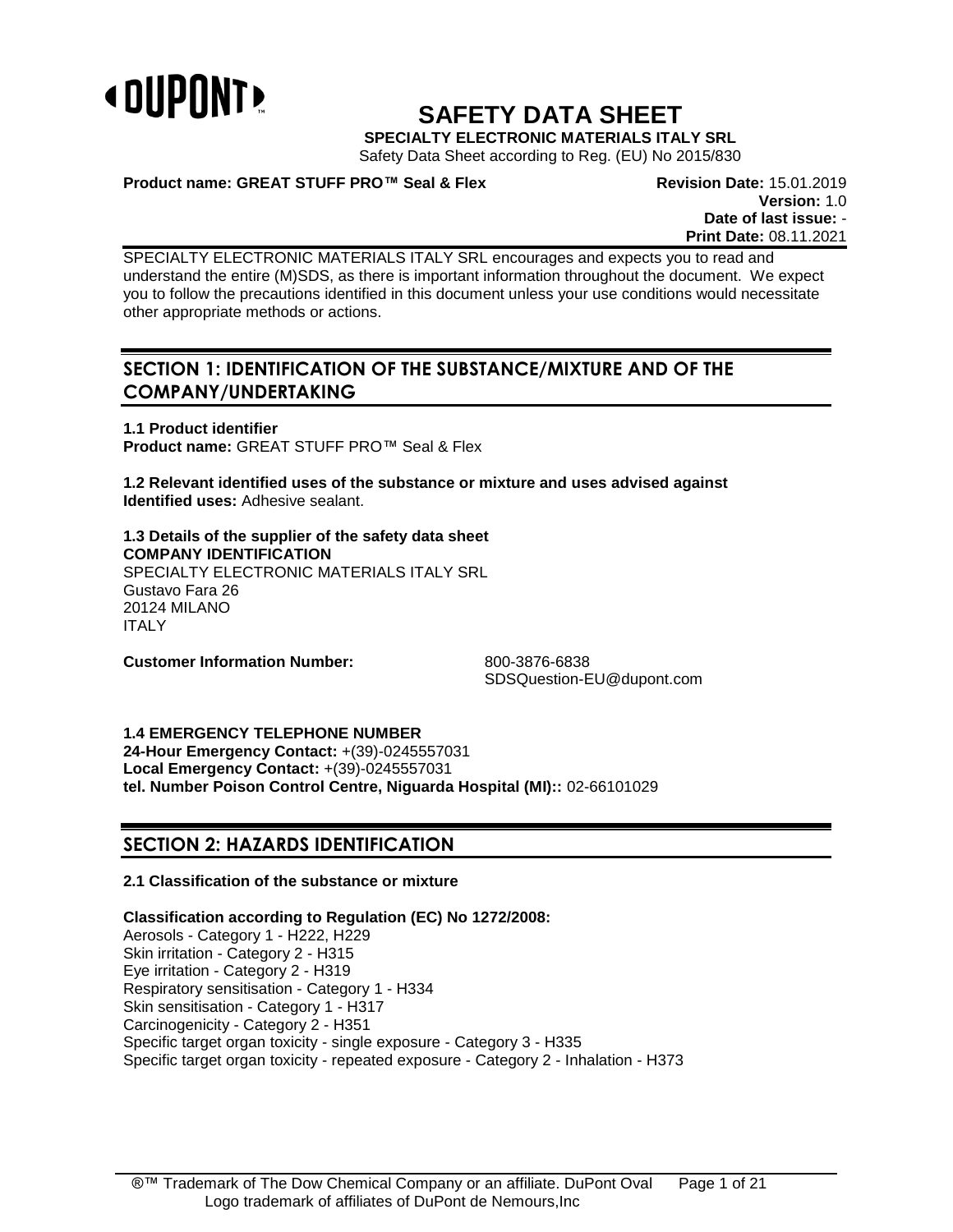For the full text of the H-Statements mentioned in this Section, see Section 16.

### **2.2 Label elements**

**Labelling according to Regulation (EC) No 1272/2008:**

**Hazard pictograms**



#### **Signal word: DANGER**

#### **Hazard statements**

- H222 Extremely flammable aerosol.<br>H229 Pressurised container: May bu
- Pressurised container: May burst if heated.
- H315 Causes skin irritation.
- H317 May cause an allergic skin reaction.
- H319 Causes serious eye irritation.
- H334 May cause allergy or asthma symptoms or breathing difficulties if inhaled.
- H335 May cause respiratory irritation.
- H351 Suspected of causing cancer.
- H373 May cause damage to organs (Respiratory Tract) through prolonged or repeated exposure if inhaled.

#### **Precautionary statements**

- P102 Keep out of reach of children.
- P210 Keep away from heat, hot surfaces, sparks, open flames and other ignition sources. No smoking.
- P211 Do not spray on an open flame or other ignition source.
- P251 Do not pierce or burn, even after use.
- P260 Do not breathe spray.
- P280 Wear protective gloves/ protective clothing/ eye protection/ face protection.
- P304 + P340 IF INHALED: Remove person to fresh air and keep comfortable for breathing. Call a
- + P312 POISON CENTER/doctor if you feel unwell.
- P410 + P412 Protect from sunlight. Do not expose to temperatures exceeding 50 °C/ 122 °F.
- **Contains** Diphenylmethane Diisocyanate, isomers and homologues

#### **2.3 Other hazards**

Persons already sensitised to diisocyanates may develop allergic reactions when using this product. Persons suffering from asthma, eczema or skin problems should avoid contact, including dermal contact, with this product.

This product should not be used under conditions of poor ventilation unless a protective mask with an appropriate gas filter (i.e. type A1 according to standard EN 14387) is used.

# **SECTION 3: COMPOSITION/INFORMATION ON INGREDIENTS**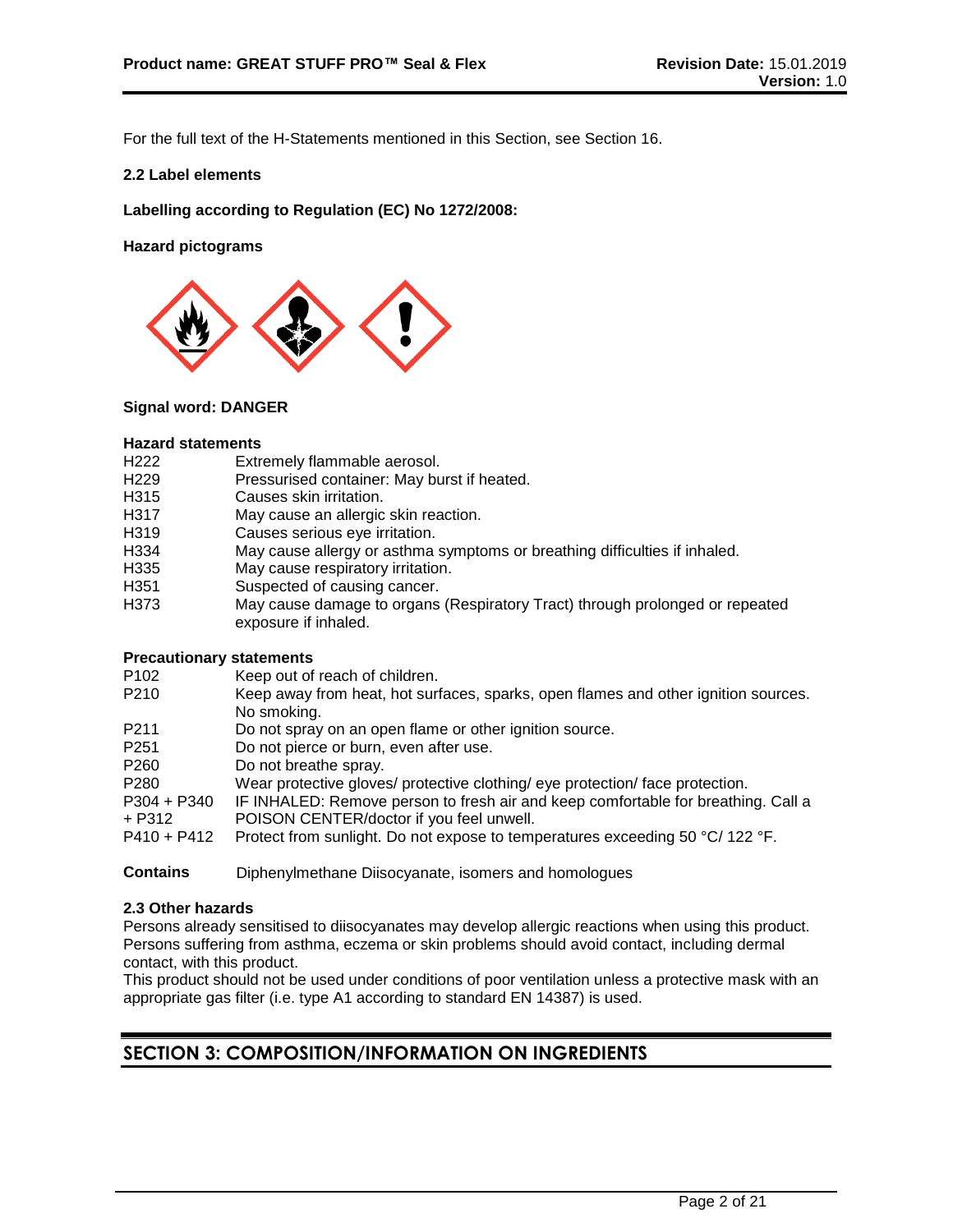# **3.2 Mixtures**

This product is a mixture.

| <b>CASRN/</b><br>$EC-No. /$<br>Index-No.                                     | <b>REACH</b><br><b>Registration</b><br><b>Number</b> | <b>Concentration</b> | <b>Component</b>                                                                                                                                                               | <b>Classification:</b><br><b>REGULATION (EC) No</b><br>1272/2008                                                                                                                            |
|------------------------------------------------------------------------------|------------------------------------------------------|----------------------|--------------------------------------------------------------------------------------------------------------------------------------------------------------------------------|---------------------------------------------------------------------------------------------------------------------------------------------------------------------------------------------|
| <b>CASRN</b><br>61111-77-1<br>EC-No.<br>Polymer<br>Index-No.                 |                                                      | $40,0 - 60,0 %$      | Isocyanic acid,<br>polymethylenepolyp<br>henylene ester,<br>polymer with -<br>alpha-hydro-omega<br>hydroxypoly[oxy(me<br>thyl-1,2-ethanediyl)]<br>and<br>,alpha,alpha,'alpha'" | Resp. Sens. - 1 - H334<br>Skin Sens. - 1 - H317                                                                                                                                             |
|                                                                              |                                                      |                      | $-1, 2, 3-$<br>propanetriyltris[ome<br>ga-<br>hydroxypoly[oxy(me<br>thyl-1,2-<br>ethanediyl)]]                                                                                 |                                                                                                                                                                                             |
| <b>CASRN</b><br>9016-87-9<br>EC-No.<br>618-498-9<br>Index-No.                |                                                      | $15,0 - 30,0 %$      | Diphenylmethane<br>Diisocyanate,<br>isomers and<br>homologues                                                                                                                  | Acute Tox. - 4 - H332<br>Skin Irrit. - 2 - H315<br>Eye Irrit. - 2 - H319<br>Resp. Sens. - 1 - H334<br>Skin Sens. - 1 - H317<br>Carc. - 2 - H351<br>STOT SE - 3 - H335<br>STOT RE - 2 - H373 |
| <b>CASRN</b><br>101-68-8<br>EC-No.<br>202-966-0<br>Index-No.<br>615-005-00-9 | 01-2119457014-47                                     | $5.0 - 15.0 \%$      | $4.4'$ -<br>methylenediphenyl<br>diisocyanate                                                                                                                                  | Acute Tox. - 4 - H332<br>Skin Irrit. - 2 - H315<br>Eye Irrit. - 2 - H319<br>Resp. Sens. - 1 - H334<br>Skin Sens. - 1 - H317<br>Carc. - 2 - H351<br>STOT SE - 3 - H335<br>STOT RE - 2 - H373 |
| <b>CASRN</b><br>13674-84-5<br>EC-No.<br>237-158-7<br>Index-No.               | 01-2119486772-26                                     | $5.0 - 10.0 \%$      | Tris(1-chloro-2-<br>propyl) phosphate                                                                                                                                          | Acute Tox. - 4 - H302                                                                                                                                                                       |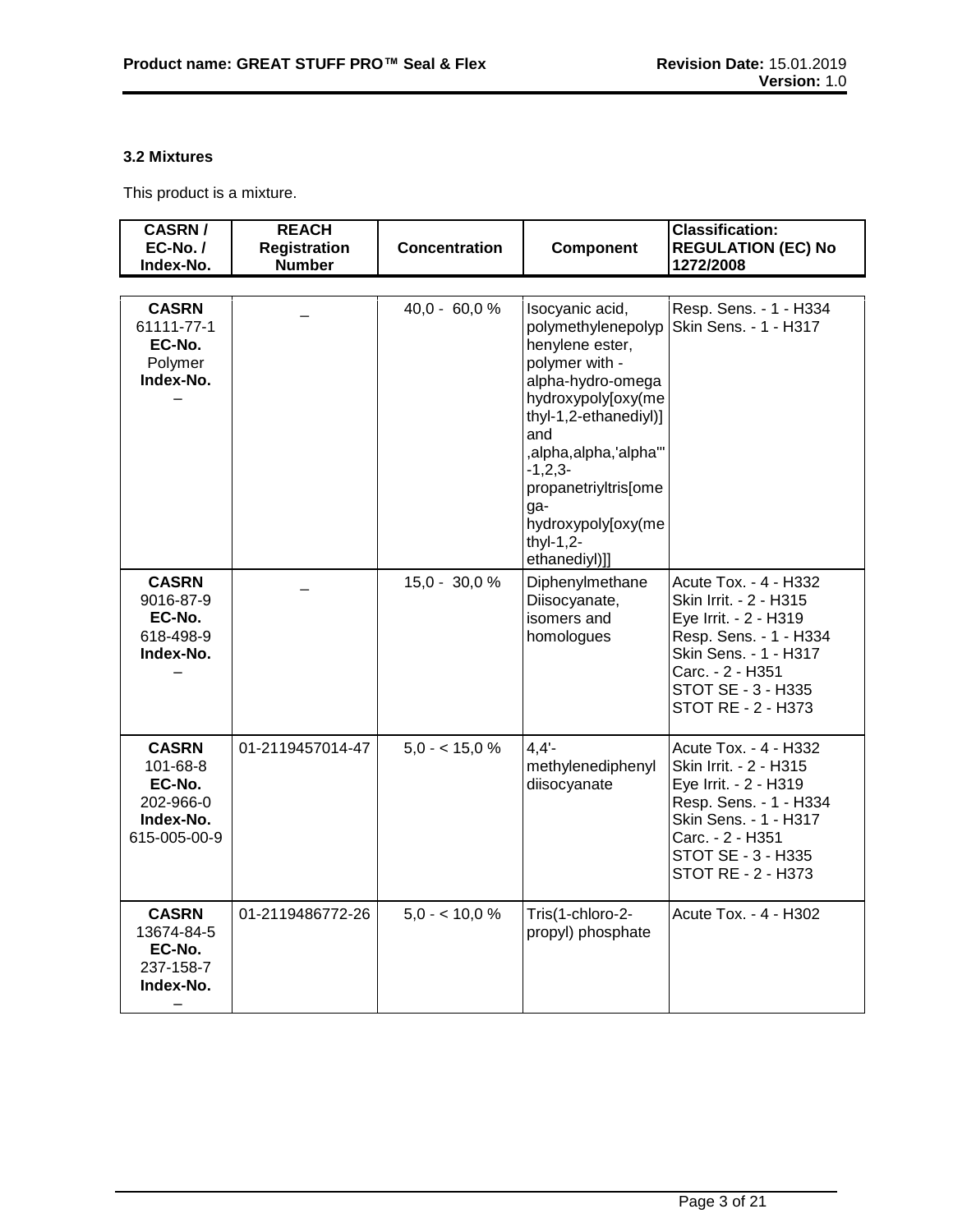| <b>CASRN</b><br>115-10-6<br>EC-No.<br>204-065-8<br>Index-No.<br>603-019-00-8 | $5.0 - 10.0 \%$ | dimethyl ether | Flam. Gas - 1 - H220<br>Press. Gas - Liquefied gas<br>- H <sub>2</sub> 80 |
|------------------------------------------------------------------------------|-----------------|----------------|---------------------------------------------------------------------------|
| <b>CASRN</b><br>75-28-5<br>EC-No.<br>200-857-2<br>Index-No.<br>601-004-00-0  | $2,5 - 5,0%$    | Isobutane      | Flam. Gas - 1 - H220<br>Press. Gas - Compr. Gas -<br>H <sub>280</sub>     |
| <b>CASRN</b><br>74-98-6<br>EC-No.<br>200-827-9<br>Index-No.<br>601-003-00-5  | $1,0 - 2,5\%$   | propane        | Flam. Gas - 1 - H220<br>Press. Gas - Compr. Gas -<br>H <sub>280</sub>     |

For the full text of the H-Statements mentioned in this Section, see Section 16.

*Note*

Note: CAS 101-68-8 is an MDI isomer that is part of CAS 9016-87-9.

# **SECTION 4: FIRST AID MEASURES**

# **4.1 Description of first aid measures**

# **General advice:**

First Aid responders should pay attention to self-protection and use the recommended protective clothing (chemical resistant gloves, splash protection). If potential for exposure exists refer to Section 8 for specific personal protective equipment.

**Inhalation:** Move person to fresh air. If not breathing, give artificial respiration; if by mouth to mouth use rescuer protection (pocket mask, etc). If breathing is difficult, oxygen should be administered by qualified personnel. Call a physician or transport to a medical facility.

**Skin contact:** Remove material from skin immediately by washing with soap and plenty of water. Remove contaminated clothing and shoes while washing. Seek medical attention if irritation persists. Wash clothing before reuse. An MDI skin decontamination study demonstrated that cleaning very soon after exposure is important, and that a polyglycol-based skin cleanser or corn oil may be more effective than soap and water. Discard items which cannot be decontaminated, including leather articles such as shoes, belts and watchbands. Suitable emergency safety shower facility should be available in work area.

**Eye contact:** Immediately flush eyes with water; remove contact lenses, if present, after the first 5 minutes, then continue flushing eyes for at least 15 minutes. Obtain medical attention without delay, preferably from an ophthalmologist. Suitable emergency eye wash facility should be immediately available.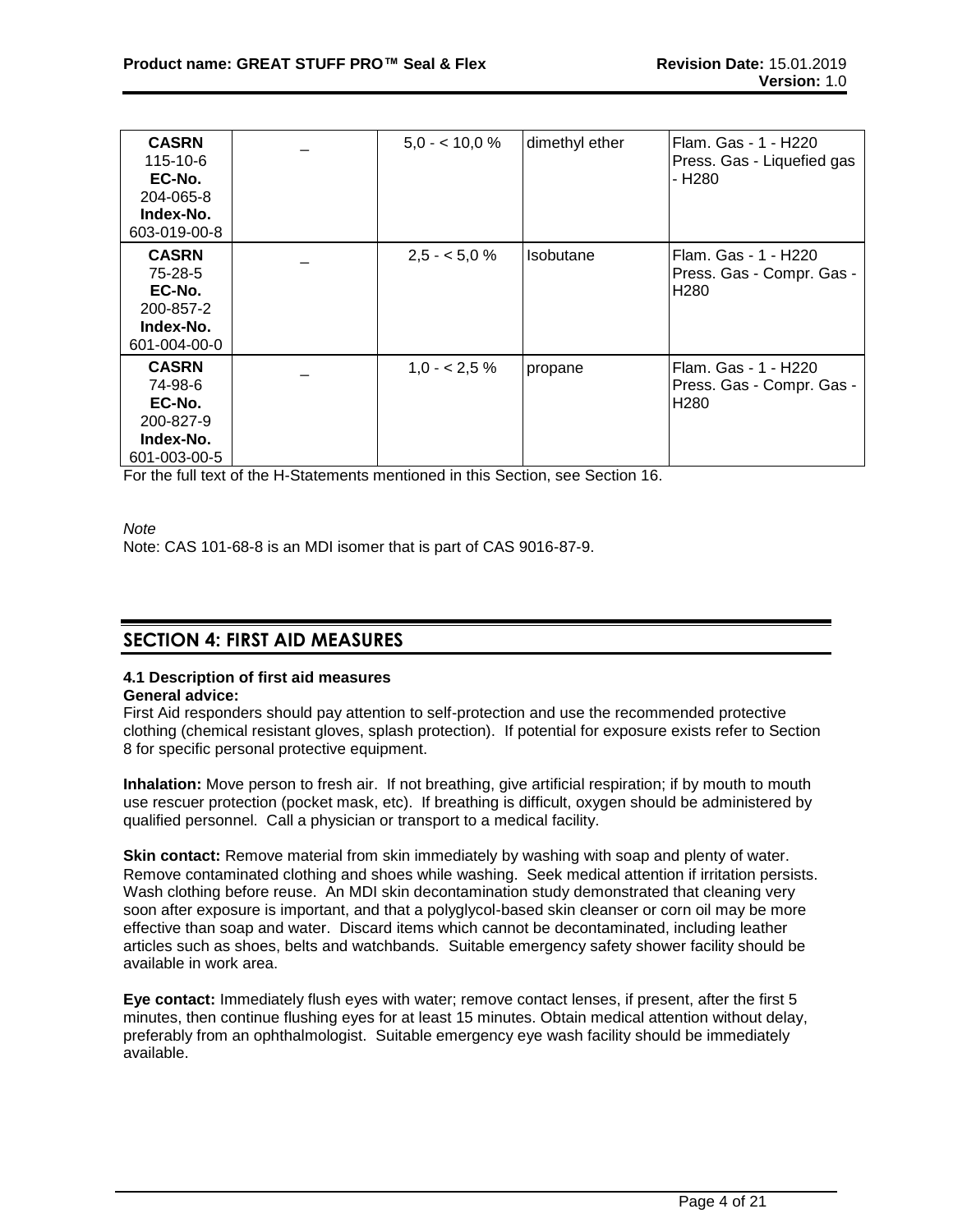**Ingestion:** If swallowed, seek medical attention. Do not induce vomiting unless directed to do so by medical personnel.

### **4.2 Most important symptoms and effects, both acute and delayed:**

Aside from the information found under Description of first aid measures (above) and Indication of immediate medical attention and special treatment needed (below), any additional important symptoms and effects are described in Section 11: Toxicology Information.

# **4.3 Indication of any immediate medical attention and special treatment needed**

**Notes to physician:** Maintain adequate ventilation and oxygenation of the patient. May cause respiratory sensitization or asthma-like symptoms. Bronchodilators, expectorants and antitussives may be of help. Treat bronchospasm with inhaled beta2 agonist and oral or parenteral corticosteroids. Respiratory symptoms, including pulmonary edema, may be delayed. Persons receiving significant exposure should be observed 24-48 hours for signs of respiratory distress. Exposure may increase "myocardial irritability". Do not administer sympathomimetic drugs such as epinephrine unless absolutely necessary. If you are sensitized to diisocyanates, consult your physician regarding working with other respiratory irritants or sensitizers. Although cholinesterase depression has been reported with this material, it is not of benefit in determining exposure and need not be considered in the treatment of persons exposed to the material. Treatment of exposure should be directed at the control of symptoms and the clinical condition of the patient. Excessive exposure may aggravate preexisting asthma and other respiratory disorders (e.g. emphysema, bronchitis, reactive airways dysfunction syndrome). Repeated excessive exposure may aggravate preexisting lung disease.

# **SECTION 5: FIREFIGHTING MEASURES**

# **5.1 Extinguishing media**

**Suitable extinguishing media:** Water fog or fine spray. Dry chemical fire extinguishers. Carbon dioxide fire extinguishers. Foam. Alcohol resistant foams (ATC type) are preferred. General purpose synthetic foams (including AFFF) or protein foams may function, but will be less effective.

**Unsuitable extinguishing media:** Do not use direct water stream. Straight or direct water streams may not be effective to extinguish fire.

#### **5.2 Special hazards arising from the substance or mixture**

**Hazardous combustion products:** During a fire, smoke may contain the original material in addition to combustion products of varying composition which may be toxic and/or irritating. Combustion products may include and are not limited to: Nitrogen oxides. Isocyanates. Hydrogen chloride. Carbon monoxide. Carbon dioxide. Hydrogen cyanide.

**Unusual Fire and Explosion Hazards:** Contains flammable propellant. Aerosol cans exposed to fire can rupture and become flaming projectiles. Propellant release may result in a fireball. Vapors are heavier than air and may travel a long distance and accumulate in low lying areas. Ignition and/or flash back may occur. Dense smoke is produced when product burns.

# **5.3 Advice for firefighters**

**Fire Fighting Procedures:** Keep people away. Isolate fire and deny unnecessary entry. Stay upwind. Keep out of low areas where gases (fumes) can accumulate. Water may not be effective in extinguishing fire. Do not use direct water stream. May spread fire. Fight fire from protected location or safe distance. Consider the use of unmanned hose holders or monitor nozzles. Eliminate ignition sources. Move container from fire area if this is possible without hazard. Use water spray to cool fireexposed containers and fire-affected zone until fire is out.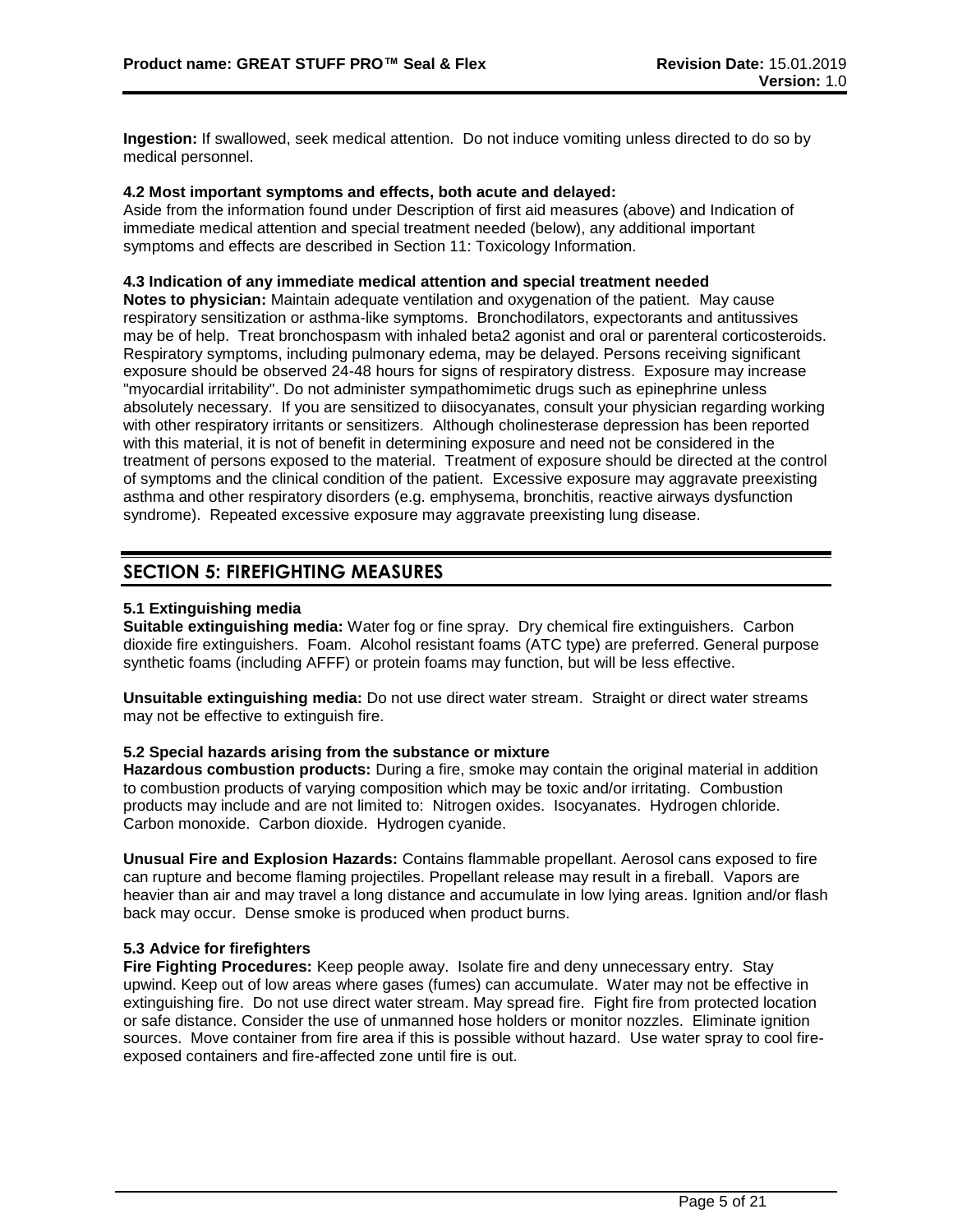**Special protective equipment for firefighters:** Wear positive-pressure self-contained breathing apparatus (SCBA) and protective fire fighting clothing (includes fire fighting helmet, coat, trousers, boots, and gloves). Avoid contact with this material during fire fighting operations. If contact is likely, change to full chemical resistant fire fighting clothing with self-contained breathing apparatus. If this is not available, wear full chemical resistant clothing with self-contained breathing apparatus and fight fire from a remote location. For protective equipment in post-fire or non-fire clean-up situations, refer to the relevant sections.

# **SECTION 6: ACCIDENTAL RELEASE MEASURES**

**6.1 Personal precautions, protective equipment and emergency procedures:** Isolate area. Keep unnecessary and unprotected personnel from entering the area. Ventilate area of leak or spill. Spilled material may cause a slipping hazard. Refer to section 7, Handling, for additional precautionary measures. See Section 10 for more specific information. Use appropriate safety equipment. For additional information, refer to Section 8, Exposure Controls and Personal Protection.

**6.2 Environmental precautions:** Prevent from entering into soil, ditches, sewers, waterways and/or groundwater. See Section 12, Ecological Information.

**6.3 Methods and materials for containment and cleaning up:** Contain spilled material if possible. Absorb with materials such as: Dirt. Vermiculite. Sand. Clay. Do NOT use absorbent materials such as: Cement powder (Note: may generate heat). Collect in suitable and properly labeled open containers. Do not place in sealed containers. Suitable containers include: Metal drums. Plastic drums. Polylined fiber pacs. Wash the spill site with large quantities of water. See Section 13, Disposal Considerations, for additional information.

**6.4 Reference to other sections:** References to other sections, if applicable, have been provided in the previous sub-sections.

# **SECTION 7: HANDLING AND STORAGE**

**7.1 Precautions for safe handling:** Avoid contact with eyes, skin, and clothing. Avoid breathing vapor. Use only with adequate ventilation. No smoking, open flames or sources of ignition in handling and storage area. This material is hygroscopic in nature. Contents under pressure. Do not puncture or incinerate container. See Section 8, EXPOSURE CONTROLS AND PERSONAL PROTECTION. Spills of these organic materials on hot fibrous insulations may lead to lowering of the autoignition temperatures possibly resulting in spontaneous combustion.

**7.2 Conditions for safe storage, including any incompatibilities:** Keep in a cool place, heat causes an increase in pressure and risk of bursting. Minimize sources of ignition, such as static buildup, heat, spark or flame. See Section 10 for more specific information. Additional storage and handling information on this product may be obtained by calling your sales or customer service contact.

#### **Storage stability**

**Storage temperature: Storage Period:** 15 - 25 °C 18 Month

**7.3 Specific end use(s):** See the technical data sheet on this product for further information.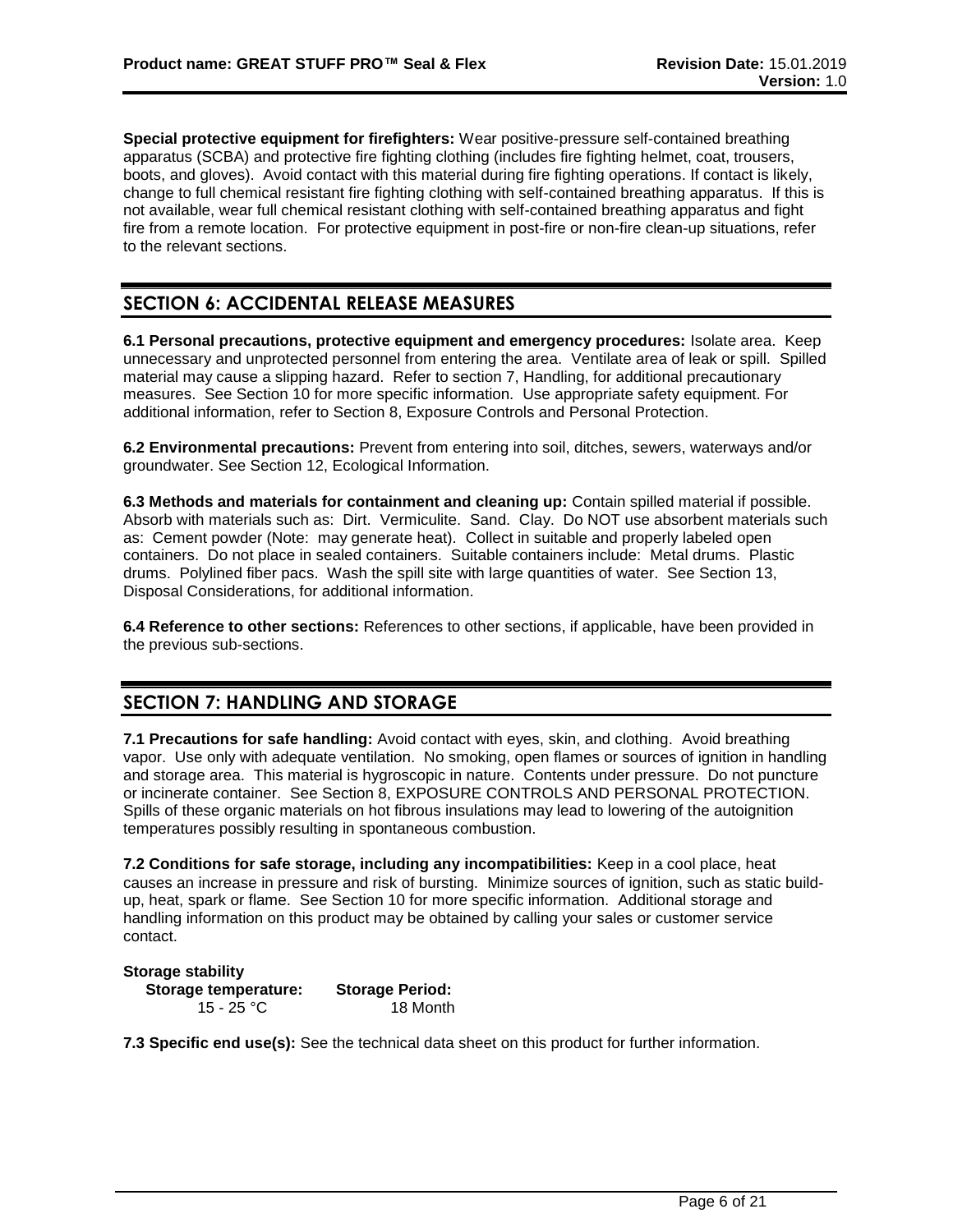# **SECTION 8: EXPOSURE CONTROLS/PERSONAL PROTECTION**

# **8.1 Control parameters**

If exposure limits exist, they are listed below. If no exposure limits are displayed, then no values are applicable.

| Component              | <b>Regulation</b> | <b>Type of listing</b> | <b>Value/Notation</b> |
|------------------------|-------------------|------------------------|-----------------------|
| 4,4'-methylenediphenyl | <b>ACGIH</b>      | TWA                    | $0,005$ ppm           |
| diisocyanate           |                   |                        |                       |
|                        | Dow IHG           | TWA                    | 0,005 ppm             |
|                        | Dow IHG           | <b>STEL</b>            | $0,02$ ppm            |
| dimethyl ether         | US WEEL           | TWA                    | 1 000 ppm             |
|                        | 2000/39/EC        | TWA                    | 1 920 mg/m3 1 000     |
|                        |                   |                        | ppm                   |
|                        | <b>IT OEL</b>     | <b>TWA</b>             | 1 920 mg/m3 1 000     |
|                        |                   |                        | ppm                   |
| Isobutane              | <b>ACGIH</b>      | STEL                   | 1 000 ppm             |
| propane                | <b>ACGIH</b>      |                        | Asphyxiant            |

This material contains a simple asphyxiant which may displace oxygen. Insure adequate ventilation to prevent an oxygen deficient atmosphere.

The minimum requirement of 19.5% oxygen at sea level (148 torr O2, dry air) provides an adequate amount of oxygen for most work assignments.

### **Derived No Effect Level**

4,4'-methylenediphenyl diisocyanate

**Workers**

| <b>Acute systemic effects</b> |                      | <b>Acute local effects</b> |                | Long-term systemic<br>effects |            | Long-term local effects |                          |
|-------------------------------|----------------------|----------------------------|----------------|-------------------------------|------------|-------------------------|--------------------------|
| Dermal                        | Inhalation           | Dermal                     | Inhalation     | Dermal                        | Inhalation | Dermal                  | Inhalation               |
| 50 mg/kg                      | $0,1 \text{ mg/m}$ 3 | 28,7                       | $0,1$ mg/m $3$ | n.a.                          | 0.05       | n.a.                    | $0,05 \,\mathrm{mg/m}$ 3 |
| bw/day                        |                      | mg/cm2                     |                |                               | mq/m3      |                         |                          |

# **Consumers**

| <b>Acute systemic effects</b> |            | <b>Acute local effects</b> |        |                   | Long-term systemic effects |            | Long-term local<br>effects |        |            |
|-------------------------------|------------|----------------------------|--------|-------------------|----------------------------|------------|----------------------------|--------|------------|
| Dermal                        | Inhalation | Oral                       | Dermal | <b>Inhalation</b> | Dermal                     | Inhalation | Oral                       | Dermal | Inhalation |
| $25 \text{ mg/kg}$            | 0,05       | $20 \text{ mg/kg}$         | 17.2   | 0.05              | n.a.                       | 0.025      | n.a.                       | n.a.   | 0.025      |
| bw/day                        | ma/m3      | bw/day                     | ma/cm2 | mg/m3             |                            | mg/m3      |                            |        | mg/m3      |

# **Predicted No Effect Concentration**

4,4'-methylenediphenyl diisocyanate

| <b>Compartment</b>       | <b>PNEC</b>               |
|--------------------------|---------------------------|
| <b>Fresh water</b>       | 1 $mg/l$                  |
| Marine water             | $0,1$ mg/l                |
| Intermittent use/release | $10$ mg/l                 |
| Soil                     | 1 mg/kg dry weight (d.w.) |
| Sewage treatment plant   | 1 $mq/l$                  |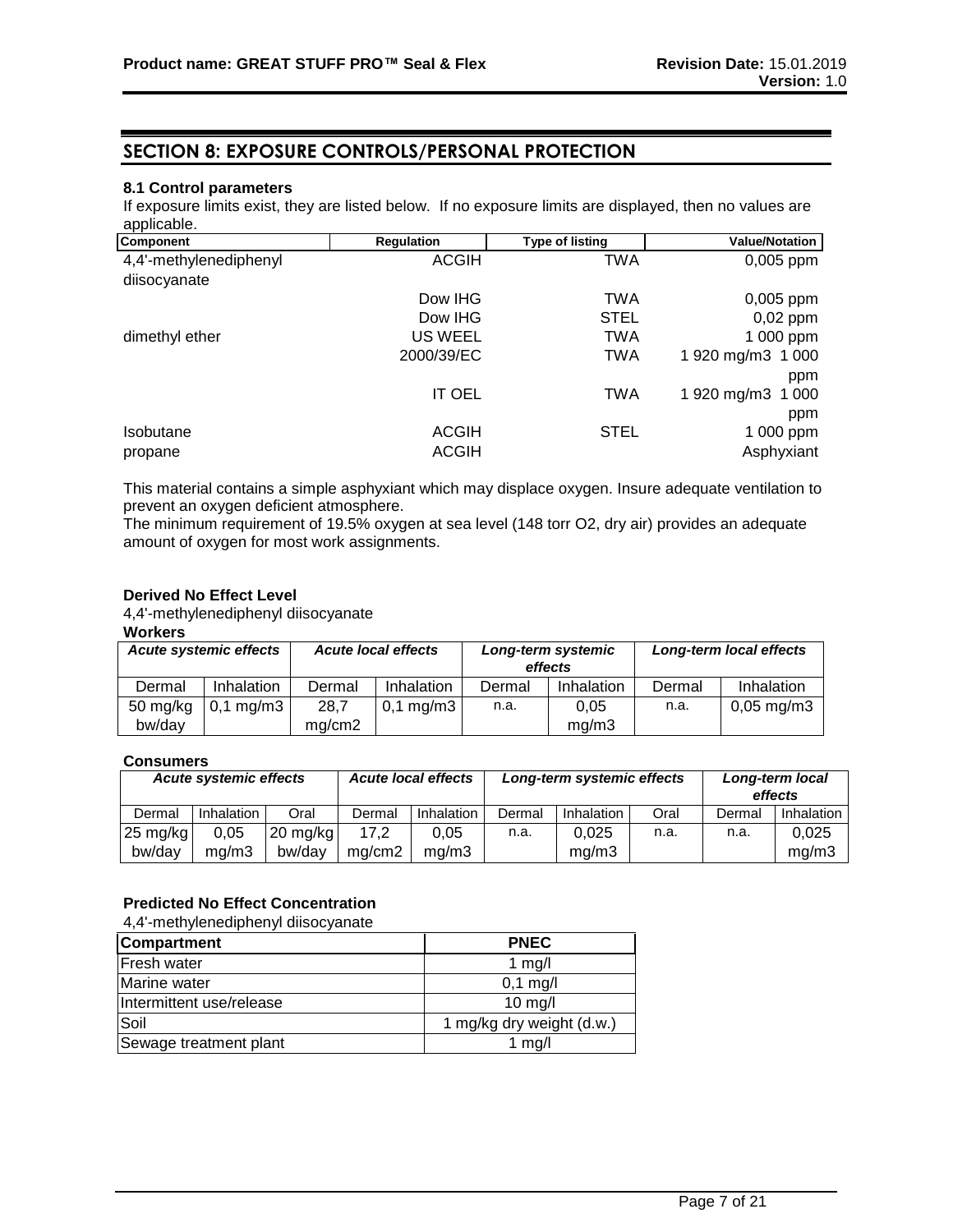# **8.2 Exposure controls**

**Engineering controls:** Use only with adequate ventilation. Local exhaust ventilation may be necessary for some operations. Provide general and/or local exhaust ventilation to control airborne levels below the exposure guidelines. Exhaust systems should be designed to move the air away from the source of vapor/aerosol generation and people working at this point. The odor and irritancy of this material are inadequate to warn of excessive exposure. Lethal concentrations may exist in areas with poor ventilation.

### **Individual protection measures**

**Eye/face protection:** Use safety glasses (with side shields). Safety glasses (with side shields) should be consistent with EN 166 or equivalent.

### **Skin protection**

**Hand protection:** Use chemical resistant gloves classified under Standard EN374: Protective gloves against chemicals and micro-organisms. Examples of preferred glove barrier materials include: Butyl rubber. Chlorinated polyethylene. Polyethylene. Ethyl vinyl alcohol laminate ("EVAL"). Examples of acceptable glove barrier materials include: Neoprene. Nitrile/butadiene rubber ("nitrile" or "NBR"). Viton. Polyvinyl chloride ("PVC" or "vinyl"). When prolonged or frequently repeated contact may occur, a glove with a protection class of 5 or higher (breakthrough time greater than 240 minutes according to EN 374) is recommended. When only brief contact is expected, a glove with a protection class of 3 or higher (breakthrough time greater than 60 minutes according to EN 374) is recommended. Glove thickness alone is not a good indicator of the level of protection a glove provides against a chemical substance as this level of protection is also highly dependent on the specific composition of the material that the glove is fabricated from. The thickness of the glove must, depending on model and type of material, generally be more than 0.35 mm to offer sufficient protection for prolonged and frequent contact with the substance. As an exception to this general rule it is known that multilayer laminate gloves may offer prolonged protection at thicknesses less than 0.35 mm. Other glove materials with a thickness of less than 0.35 mm may offer sufficient protection when only brief contact is expected. NOTICE: The selection of a specific glove for a particular application and duration of use in a workplace should also take into account all relevant workplace factors such as, but not limited to: Other chemicals which may be handled, physical requirements (cut/puncture protection, dexterity, thermal protection), potential body reactions to glove materials, as well as the instructions/specifications provided by the glove supplier.

**Other protection:** Use protective clothing chemically resistant to this material. Selection of specific items such as face shield, boots, apron, or full body suit will depend on the task.

**Respiratory protection:** Atmospheric levels should be maintained below the exposure guideline. When atmospheric levels may exceed the exposure guideline, use an approved airpurifying respirator equipped with an organic vapor sorbent and a particle filter. For situations where the atmospheric levels may exceed the level for which an air-purifying respirator is effective, use a positive-pressure air-supplying respirator (air line or self-contained breathing apparatus). For emergency response or for situations where the atmospheric level is unknown, use an approved positive-pressure self-contained breathing apparatus or positivepressure air line with auxiliary self-contained air supply. In confined or poorly ventilated areas, use an approved self-contained breathing apparatus or positive pressure air line with auxiliary self-contained air supply.

Use the following CE approved air-purifying respirator: Organic vapor cartridge with a highly toxic particulate pre-filter, type AP3 (meeting standard EN 14387).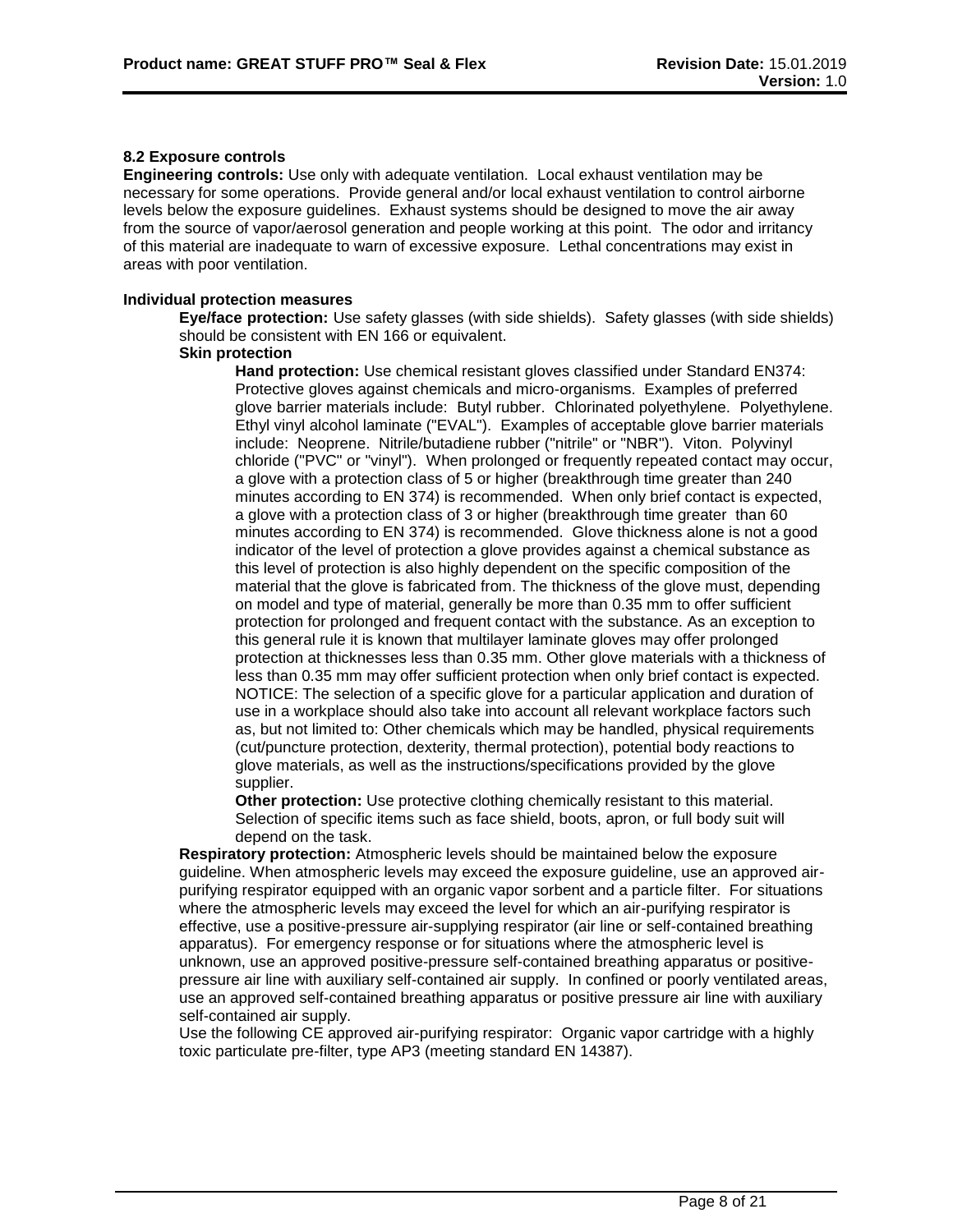#### **Environmental exposure controls**

See SECTION 7: Handling and storage and SECTION 13: Disposal considerations for measures to prevent excessive environmental exposure during use and waste disposal.

# **SECTION 9: PHYSICAL AND CHEMICAL PROPERTIES**

# **9.1 Information on basic physical and chemical properties**

| Appearance                                        |                                                                                           |
|---------------------------------------------------|-------------------------------------------------------------------------------------------|
| <b>Physical state</b>                             | Foam                                                                                      |
| <b>Color</b>                                      | Yellow                                                                                    |
| Odor                                              | Characteristic                                                                            |
| <b>Odor Threshold</b>                             | 0,4 ppm Based on Literature for MDI. Odor is inadequate<br>warning of excessive exposure. |
| рH                                                | Not applicable                                                                            |
| <b>Melting point/range</b>                        | No test data available                                                                    |
| <b>Freezing point</b>                             | No test data available                                                                    |
| Boiling point (760 mmHg)                          | No test data available                                                                    |
| <b>Flash point</b>                                | closed cup No test data available                                                         |
| <b>Evaporation Rate (Butyl Acetate</b><br>$= 1$   | No test data available                                                                    |
| <b>Flammability (solid, gas)</b>                  | Not expected to form explosive dust-air mixtures.                                         |
| <b>Lower explosion limit</b>                      | No test data available                                                                    |
| <b>Upper explosion limit</b>                      | No test data available                                                                    |
| <b>Vapor Pressure</b>                             | Container is under pressure.                                                              |
| <b>Relative Vapor Density (air = 1)</b>           | No test data available                                                                    |
| <b>Relative Density (water = 1)</b>               | 1,1 - 1,2 at 25 °C / 25 °C Supplier                                                       |
| <b>Water solubility</b>                           | insoluble                                                                                 |
| <b>Partition coefficient: n-</b><br>octanol/water | No data available                                                                         |
| <b>Auto-ignition temperature</b>                  | No test data available                                                                    |
| <b>Decomposition temperature</b>                  | No test data available                                                                    |
| <b>Kinematic Viscosity</b>                        | Not applicable                                                                            |
| <b>Explosive properties</b>                       | Not explosive                                                                             |
| <b>Oxidizing properties</b>                       | No                                                                                        |
| 9.2 Other information                             |                                                                                           |
| <b>Molecular weight</b>                           | No test data available                                                                    |
| <b>Volatile Organic Compounds</b>                 | 13,07 WT% Calculated.                                                                     |

NOTE: The physical data presented above are typical values and should not be construed as a specification.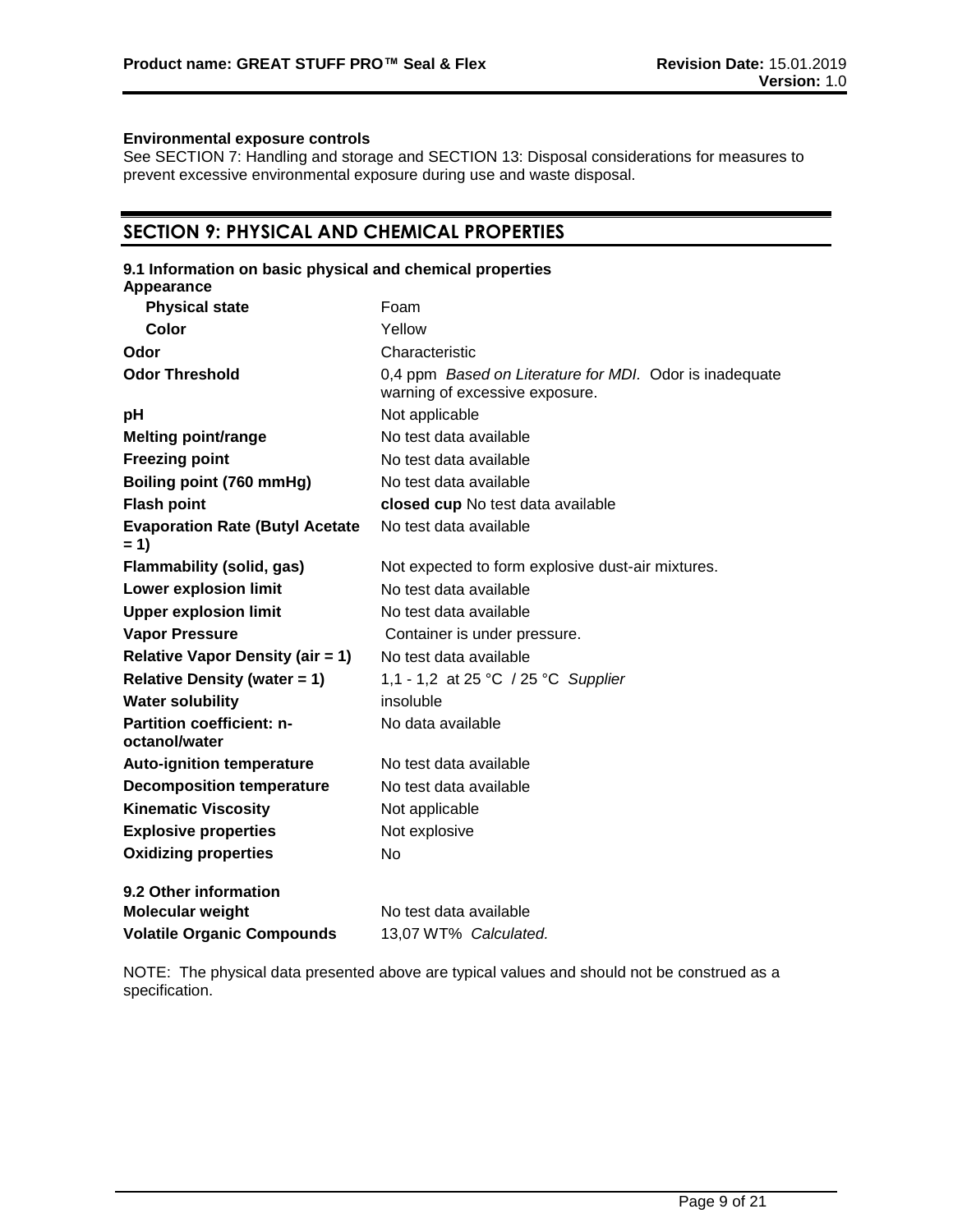# **SECTION 10: STABILITY AND REACTIVITY**

**10.1 Reactivity:** No data available

**10.2 Chemical stability:** Stable under recommended storage conditions. See Storage, Section 7. Unstable at elevated temperatures.

**10.3 Possibility of hazardous reactions:** Can occur. Exposure to elevated temperatures can cause product to decompose and generate gas. This can cause pressure build-up and/or rupturing of closed containers. Acids.

**10.4 Conditions to avoid:** Avoid temperatures above 50 °C Elevated temperatures can cause container to vent and/or rupture. Exposure to elevated temperatures can cause product to decompose.

**10.5 Incompatible materials:** Avoid contact with: Acids. Alcohols. Amines. Ammonia. Bases. Metal compounds. Strong oxidizers. Products based on diisocyanates like TDI and MDI react with many materials to release heat. The reaction rate increases with temperature as well as with increased contact; these reactions can become violent. Contact is increased by stirring or if the other material acts as a solvent. Products based on diisocyanates such as TDI and MDI are not soluble in water and will sink to the bottom, but react slowly at the interface. The reaction forms carbon dioxide gas and a layer of solid polyurea. Reaction with water will generate carbon dioxide and heat.

**10.6 Hazardous decomposition products:** Decomposition products depend upon temperature, air supply and the presence of other materials. Toxic gases are released during decomposition.

# **SECTION 11: TOXICOLOGICAL INFORMATION**

*Toxicological information appears in this section when such data is available.*

#### **11.1 Information on toxicological effects Acute toxicity**

#### **Acute oral toxicity**

Low toxicity if swallowed. Small amounts swallowed incidentally as a result of normal handling operations are not likely to cause injury; however, swallowing larger amounts may cause injury. Observations in animals include: Gastrointestinal irritation.

As product: Single dose oral LD50 has not been determined.

LD50, Rat, > 2 000 mg/kg Estimated.

#### **Acute dermal toxicity**

Prolonged skin contact is unlikely to result in absorption of harmful amounts.

As product: The dermal LD50 has not been determined.

LD50, Rabbit, > 2 000 mg/kg Estimated.

#### **Acute inhalation toxicity**

In confined or poorly ventilated areas, vapor can easily accumulate and can cause unconsciousness and death due to displacement of oxygen. Excessive exposure may cause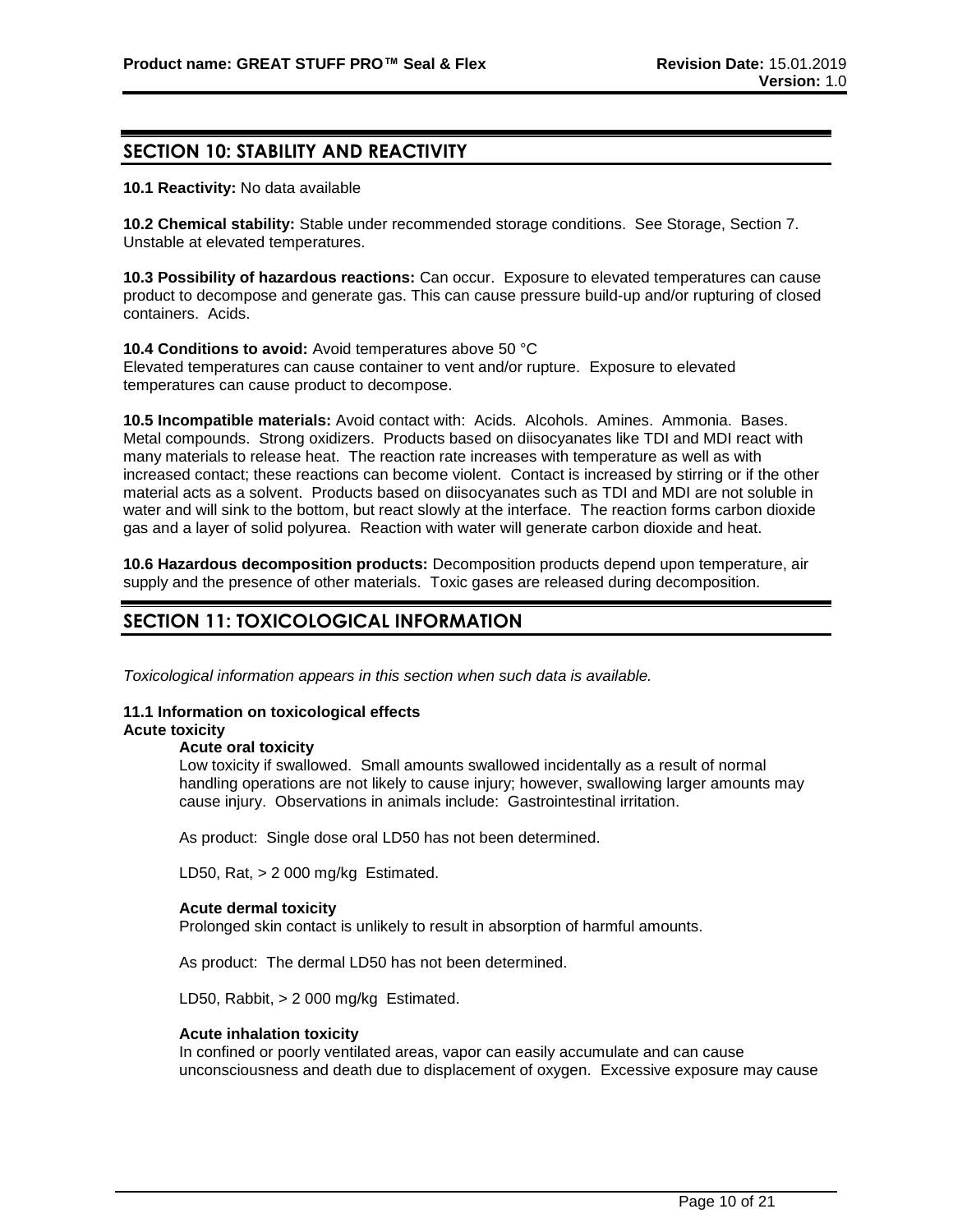irritation to upper respiratory tract (nose and throat) and lungs. May cause pulmonary edema (fluid in the lungs.) Effects may be delayed. May cause central nervous system depression. Symptoms of excessive exposure may be anesthetic or narcotic effects; dizziness and drowsiness may be observed. Excessive exposure may increase sensitivity to epinephrine and increase myocardial irritability (irregular heartbeats). Decreased lung function has been associated with overexposure to isocyanates.

The LC50 has not been determined.,

### **Skin corrosion/irritation**

Prolonged contact may cause moderate skin irritation with local redness. Material may stick to skin causing irritation upon removal. May stain skin.

#### **Serious eye damage/eye irritation**

May cause moderate eye irritation. May cause slight temporary corneal injury.

#### **Sensitization**

Skin contact may cause an allergic skin reaction. Animal studies have shown that skin contact with isocyanates may play a role in respiratory sensitization.

May cause allergic respiratory reaction.

MDI concentrations below the exposure guidelines may cause allergic respiratory reactions in individuals already sensitized.

Asthma-like symptoms may include coughing, difficult breathing and a feeling of tightness in the chest. Occasionally, breathing difficulties may be life threatening.

#### **Specific Target Organ Systemic Toxicity (Single Exposure)**

Contains component(s) which are classified as specific target organ toxicant, single exposure, category 3.

#### **Specific Target Organ Systemic Toxicity (Repeated Exposure)**

Tissue injury in the upper respiratory tract and lungs has been observed in laboratory animals after repeated excessive exposures to MDI/polymeric MDI aerosols.

Contains component(s) which have been reported to cause effects on the following organs in animals: kidney

Liver.

#### **Carcinogenicity**

Lung tumors have been observed in laboratory animals exposed to respirable aerosol droplets of MDI/Polymeric MDI (6 mg/m3) for their lifetime. Tumors occurred concurrently with respiratory irritation and lung injury. Current exposure guidelines are expected to protect against these effects reported for MDI.

#### **Teratogenicity**

In laboratory animals, MDI/polymeric MDI did not cause birth defects; other fetal effects occurred only at high doses which were toxic to the mother. Contains component(s) which caused birth defects in laboratory animals only at doses toxic to the mother.

#### **Reproductive toxicity**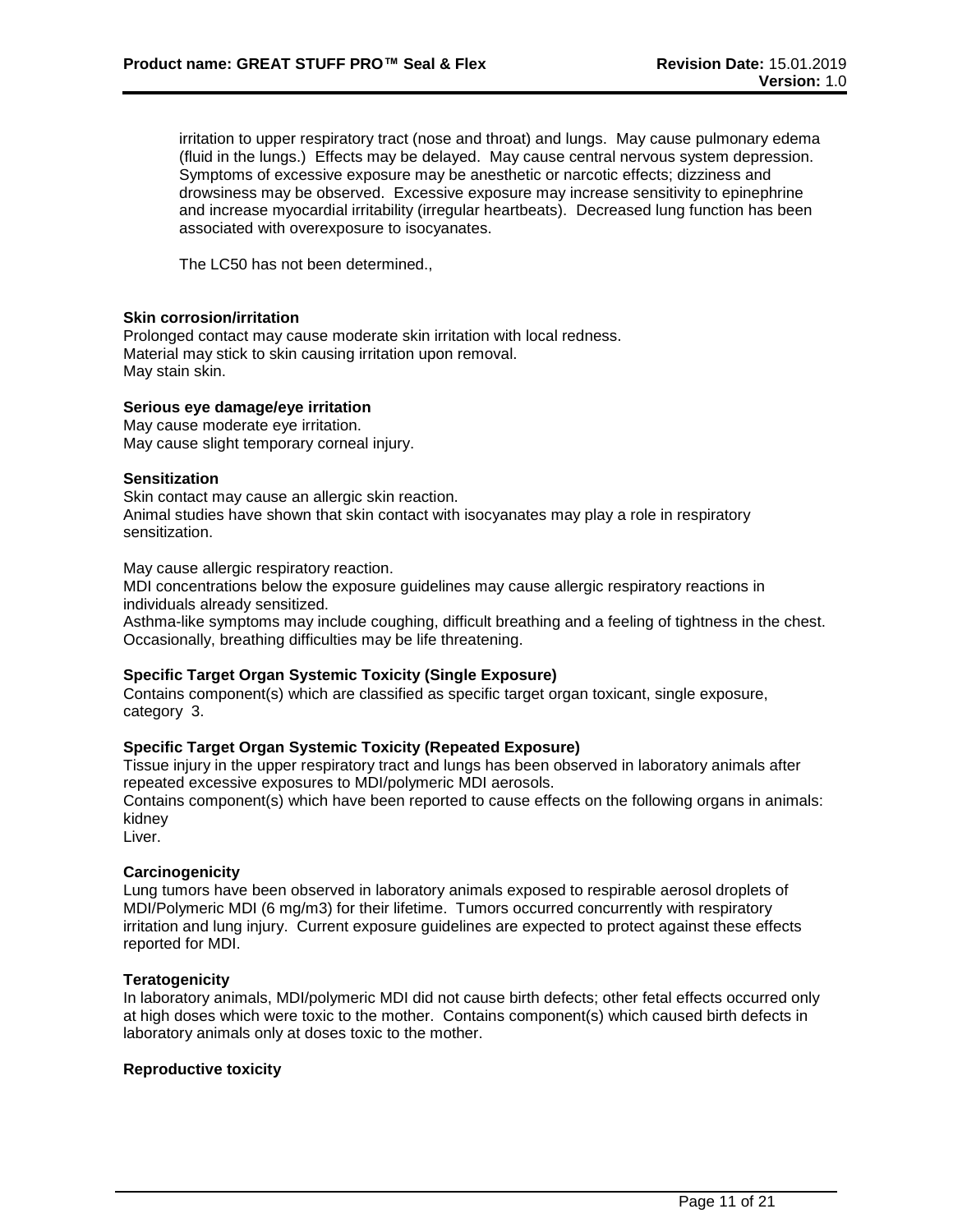Based on information for component(s): May cause harm to breastfed babies.

#### **Mutagenicity**

In vitro genetic toxicity studies were negative for component(s) tested. Genetic toxicity data on MDI are inconclusive. MDI was weakly positive in some in vitro studies; other in vitro studies were negative. Animal mutagenicity studies were predominantly negative.

#### **Aspiration Hazard**

Based on physical properties, not likely to be an aspiration hazard.

# **SECTION 12: ECOLOGICAL INFORMATION**

*Ecotoxicological information appears in this section when such data is available.*

#### **12.1 Toxicity**

**Isocyanic acid, polymethylenepolyphenylene ester, polymer with -alpha-hydro-omega hydroxypoly[oxy(methyl-1,2-ethanediyl)] and ,alpha,alpha,'alpha'"-1,2,3 propanetriyltris[omega-hydroxypoly[oxy(methyl-1,2-ethanediyl)]]**

#### **Acute toxicity to fish**

Material is not classified as dangerous to aquatic organisms.

### **Diphenylmethane Diisocyanate, isomers and homologues**

#### **Acute toxicity to fish**

The measured ecotoxicity is that of the hydrolyzed product, generally under conditions maximizing production of soluble species. Material is not classified as dangerous to aquatic organisms (LC50/EC50/IC50/LL50/EL50 greater than 100 mg/L in most sensitive species). Based on information for a similar material: LC50, Danio rerio (zebra fish), static test, 96 Hour, > 1 000 mg/l, OECD Test Guideline 203 or **Equivalent** 

# **Acute toxicity to aquatic invertebrates**

Based on information for a similar material: EC50, Daphnia magna (Water flea), static test, 24 Hour, > 1 000 mg/l, OECD Test Guideline 202 or Equivalent

#### **Acute toxicity to algae/aquatic plants**

Based on information for a similar material: NOEC, Desmodesmus subspicatus (green algae), static test, 72 Hour, Growth rate inhibition, 1 640 mg/l, OECD Test Guideline 201 or Equivalent

#### **Toxicity to bacteria**

Based on information for a similar material: EC50, activated sludge, static test, 3 Hour, Respiration rates., > 100 mg/l

#### **Toxicity to soil-dwelling organisms**

EC50, Eisenia fetida (earthworms), Based on information for a similar material:, 14 d, > 1 000 mg/kg

#### **Toxicity to terrestrial plants**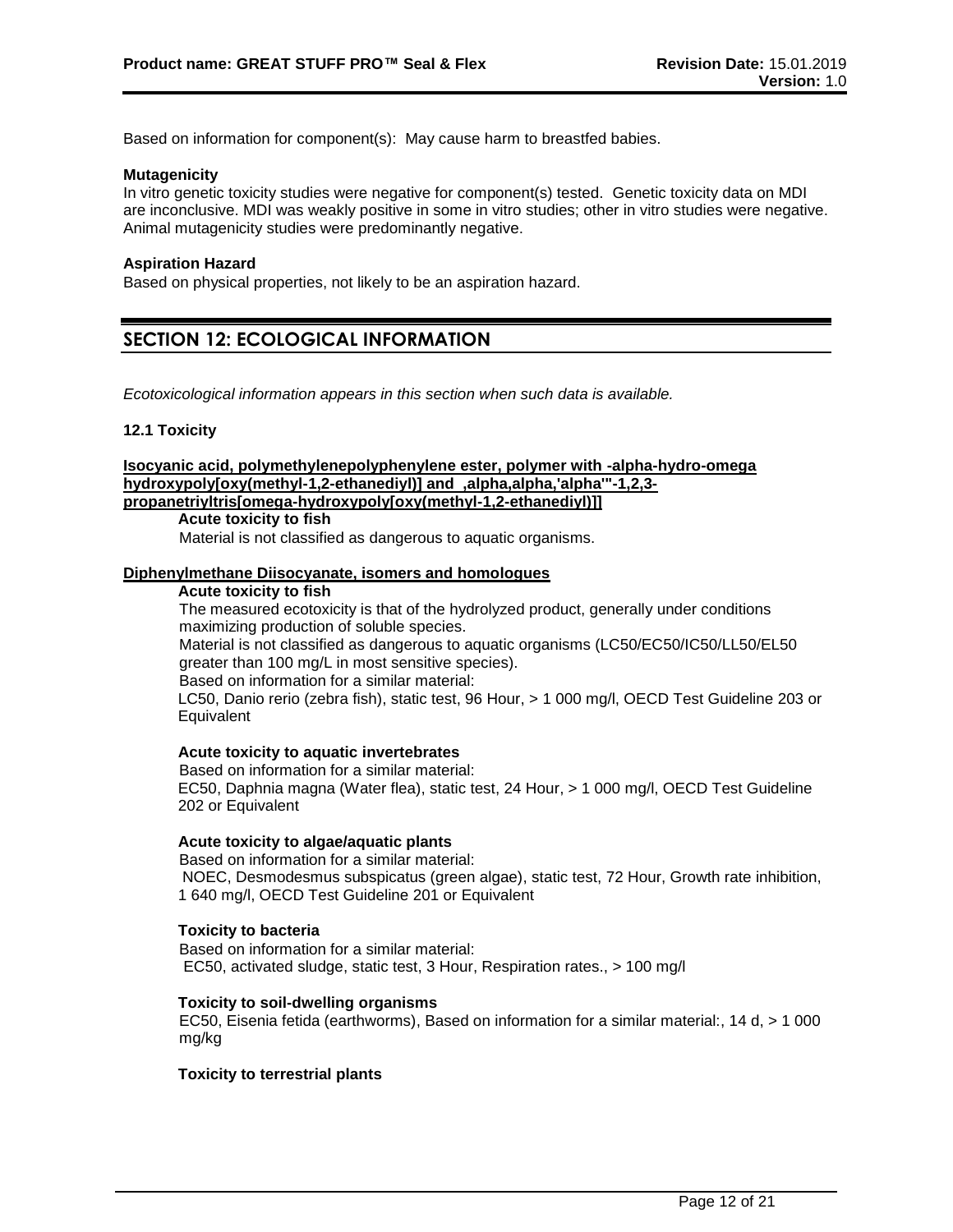EC50, Avena sativa (oats), Growth inhibition, 1 000 mg/l EC50, Lactuca sativa (lettuce), Growth inhibition, 1 000 mg/l

# **4,4'-methylenediphenyl diisocyanate**

#### **Acute toxicity to fish**

The measured ecotoxicity is that of the hydrolyzed product, generally under conditions maximizing production of soluble species.

Material is not classified as dangerous to aquatic organisms (LC50/EC50/IC50/LL50/EL50 greater than 100 mg/L in most sensitive species).

Based on information for a similar material:

LC50, Danio rerio (zebra fish), static test, 96 Hour, > 1 000 mg/l, OECD Test Guideline 203 or **Equivalent** 

### **Acute toxicity to aquatic invertebrates**

Based on information for a similar material: EC50, Daphnia magna (Water flea), static test, 24 Hour, > 1 000 mg/l, OECD Test Guideline 202 or Equivalent

### **Acute toxicity to algae/aquatic plants**

Based on information for a similar material: NOEC, Desmodesmus subspicatus (green algae), static test, 72 Hour, Growth rate inhibition, 1 640 mg/l, OECD Test Guideline 201 or Equivalent

### **Toxicity to bacteria**

Based on information for a similar material: EC50, activated sludge, static test, 3 Hour, Respiration rates., > 100 mg/l

#### **Toxicity to soil-dwelling organisms**

EC50, Eisenia fetida (earthworms), Based on information for a similar material:, 14 d, > 1 000 mg/kg

#### **Toxicity to terrestrial plants**

EC50, Avena sativa (oats), Growth inhibition, 1 000 mg/l EC50, Lactuca sativa (lettuce), Growth inhibition, 1 000 mg/l

#### **Tris(1-chloro-2-propyl) phosphate**

#### **Acute toxicity to fish**

Material is harmful to aquatic organisms (LC50/EC50/IC50 between 10 and 100 mg/L in the most sensitive species). LC50, Lepomis macrochirus (Bluegill sunfish), static test, 96 Hour, 84 mg/l, OECD Test Guideline 203 or Equivalent

#### **Acute toxicity to aquatic invertebrates**

EC50, Daphnia magna (Water flea), 48 Hour, 131 mg/l

#### **Acute toxicity to algae/aquatic plants**

ErC50, Pseudokirchneriella subcapitata (green algae), static test, 96 Hour, Growth rate inhibition, 82 mg/l, OECD Test Guideline 201 or Equivalent

#### **Toxicity to bacteria**

EC50, activated sludge, Respiration inhibition, 3 Hour, 784 mg/l, OECD 209 Test

### **Chronic toxicity to aquatic invertebrates**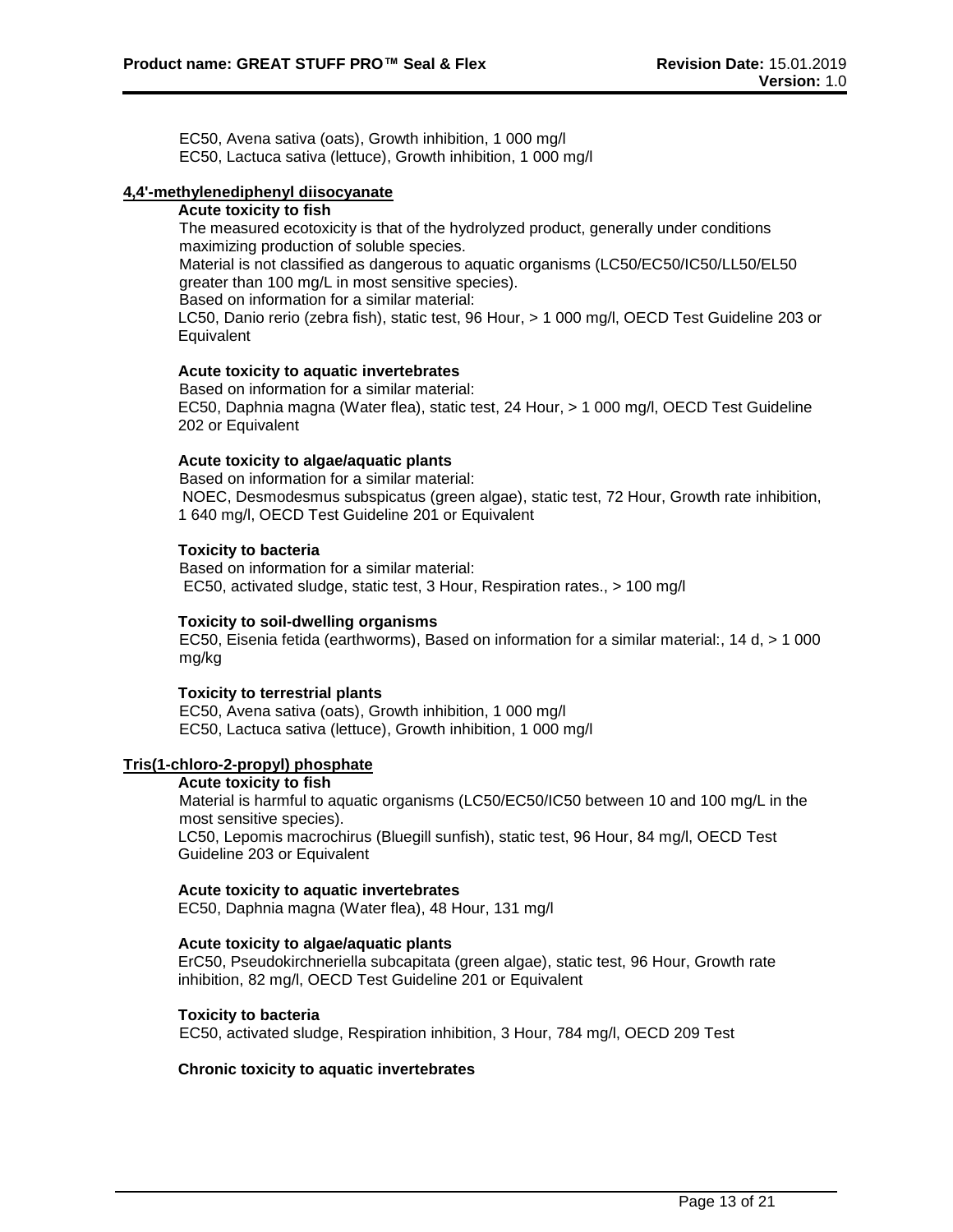NOEC, Daphnia magna (Water flea), semi-static test, 21 d, number of offspring, 32 mg/l

### **dimethyl ether**

# **Acute toxicity to fish**

Material is not classified as dangerous to aquatic organisms (LC50/EC50/IC50/LL50/EL50 greater than 100 mg/L in most sensitive species). LC50, Poecilia reticulata (guppy), semi-static test, 96 Hour, > 4 000 mg/l

#### **Acute toxicity to aquatic invertebrates**

LC50, Daphnia magna (Water flea), 48 Hour, > 4 000 mg/l, OECD Test Guideline 202 or Equivalent

#### **Isobutane**

# **Acute toxicity to fish**

Material is not classified as dangerous to aquatic organisms.

#### **propane**

#### **Acute toxicity to fish**

Material is not classified as dangerous to aquatic organisms.

#### **12.2 Persistence and degradability**

#### **Isocyanic acid, polymethylenepolyphenylene ester, polymer with -alpha-hydro-omega hydroxypoly[oxy(methyl-1,2-ethanediyl)] and ,alpha,alpha,'alpha'"-1,2,3-**

#### **propanetriyltris[omega-hydroxypoly[oxy(methyl-1,2-ethanediyl)]]**

**Biodegradability:** Expected to degrade slowly in the environment.

#### **Diphenylmethane Diisocyanate, isomers and homologues**

**Biodegradability:** In the aquatic and terrestrial environment, material reacts with water forming predominantly insoluble polyureas which appear to be stable. In the atmospheric environment, material is expected to have a short tropospheric half-life, based on calculations and by analogy with related diisocyanates. 10-day Window: Not applicable **Biodegradation:** 0 % **Exposure time:** 28 d

**Method:** OECD Test Guideline 302C or Equivalent

#### **4,4'-methylenediphenyl diisocyanate**

**Biodegradability:** In the aquatic and terrestrial environment, material reacts with water forming predominantly insoluble polyureas which appear to be stable. In the atmospheric environment, material is expected to have a short tropospheric half-life, based on calculations and by analogy with related diisocyanates. 10-day Window: Not applicable **Biodegradation:** 0 % **Exposure time:** 28 d

**Method:** OECD Test Guideline 302C or Equivalent

#### **Tris(1-chloro-2-propyl) phosphate**

**Biodegradability:** Material is expected to biodegrade very slowly (in the environment). Fails to pass OECD/EEC tests for ready biodegradability. Material is ultimately biodegradable (reaches > 70% mineralization in OECD test(s) for inherent biodegradability). 10-day Window: Fail **Biodegradation:** 14 %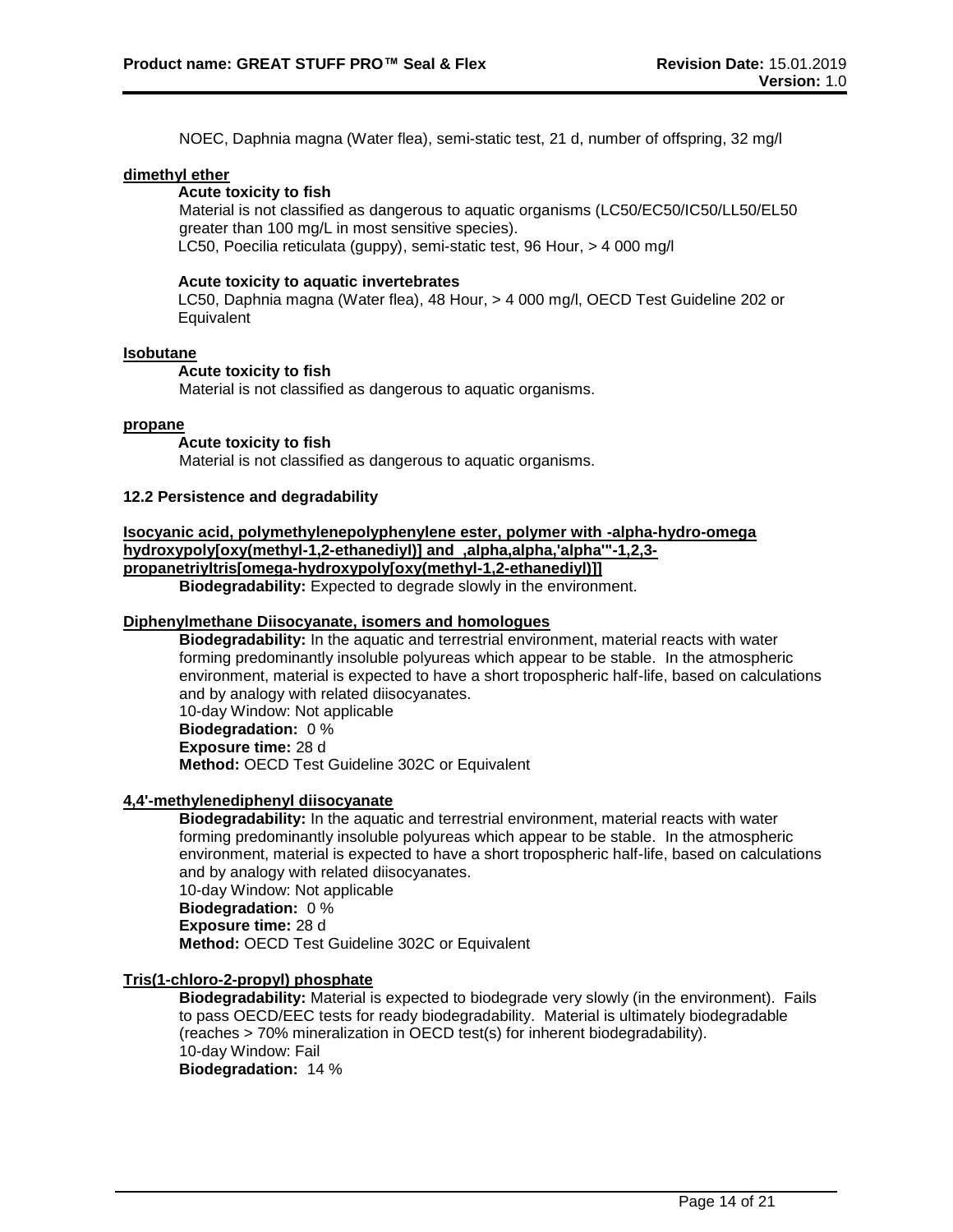**Exposure time:** 28 d **Method: OECD Test Guideline 301E or Equivalent** 10-day Window: Not applicable **Biodegradation:** 95 % **Exposure time:** 64 d **Method:** OECD Test Guideline 302A or Equivalent

# **dimethyl ether**

**Biodegradability:** Material is expected to biodegrade very slowly (in the environment). Fails to pass OECD/EEC tests for ready biodegradability. 10-day Window: Fail **Biodegradation:** 5 % **Exposure time:** 28 d **Method:** OECD Test Guideline 301A or Equivalent

# **Isobutane**

**Biodegradability:** Biodegradation may occur under aerobic conditions (in the presence of oxygen).

### **propane**

**Biodegradability:** No relevant data found.

### **12.3 Bioaccumulative potential**

#### **Isocyanic acid, polymethylenepolyphenylene ester, polymer with -alpha-hydro-omega hydroxypoly[oxy(methyl-1,2-ethanediyl)] and ,alpha,alpha,'alpha'"-1,2,3 propanetriyltris[omega-hydroxypoly[oxy(methyl-1,2-ethanediyl)]]**

**Bioaccumulation:** No data available for this product. In the aquatic and terrestrial environment, movement is expected to be limited by its reaction with water forming predominantly insoluble polyureas.

# **Diphenylmethane Diisocyanate, isomers and homologues**

**Bioaccumulation:** Bioconcentration potential is low (BCF < 100 or Log Pow < 3). Reacts with water. In the aquatic and terrestrial environment, movement is expected to be limited by its reaction with water forming predominantly insoluble polyureas. **Bioconcentration factor (BCF):** 92 Cyprinus carpio (Carp) 28 d

# **4,4'-methylenediphenyl diisocyanate**

**Bioaccumulation:** Bioconcentration potential is low (BCF < 100 or Log Pow < 3). Reacts with water. In the aquatic and terrestrial environment, movement is expected to be limited by its reaction with water forming predominantly insoluble polyureas. **Bioconcentration factor (BCF):** 92 Cyprinus carpio (Carp) 28 d

# **Tris(1-chloro-2-propyl) phosphate**

**Bioaccumulation:** Bioconcentration potential is low (BCF < 100 or Log Pow < 3). **Partition coefficient: n-octanol/water(log Pow):** 2,59 Measured **Bioconcentration factor (BCF):** 0,8 - 4,6 Cyprinus carpio (Carp) 42 d Measured

# **dimethyl ether**

**Bioaccumulation:** Bioconcentration potential is low (BCF < 100 or Log Pow < 3). **Partition coefficient: n-octanol/water(log Pow):** 0,10 Measured

### **Isobutane**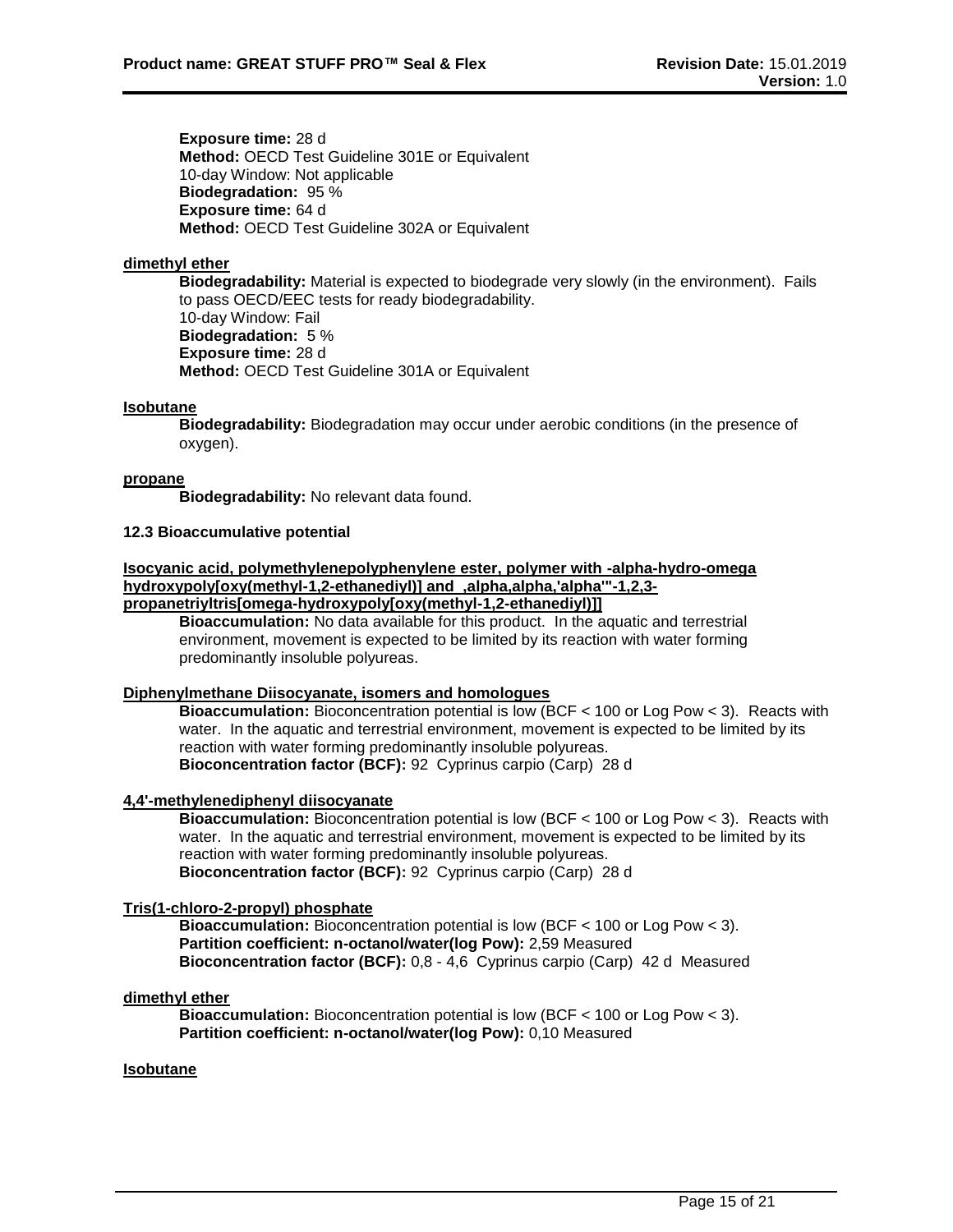**Bioaccumulation:** Bioconcentration potential is low (BCF < 100 or Log Pow < 3). **Partition coefficient: n-octanol/water(log Pow):** 2,76 Measured

#### **propane**

**Bioaccumulation:** Bioconcentration potential is low (BCF < 100 or Log Pow < 3). **Partition coefficient: n-octanol/water(log Pow):** 2,36 Measured

# **12.4 Mobility in soil**

**Isocyanic acid, polymethylenepolyphenylene ester, polymer with -alpha-hydro-omega hydroxypoly[oxy(methyl-1,2-ethanediyl)] and ,alpha,alpha,'alpha'"-1,2,3 propanetriyltris[omega-hydroxypoly[oxy(methyl-1,2-ethanediyl)]]**

In the aquatic and terrestrial environment, movement is expected to be limited by its reaction with water forming predominantly insoluble polyureas.

# **Diphenylmethane Diisocyanate, isomers and homologues**

In the aquatic and terrestrial environment, movement is expected to be limited by its reaction with water forming predominantly insoluble polyureas.

#### **4,4'-methylenediphenyl diisocyanate**

In the aquatic and terrestrial environment, movement is expected to be limited by its reaction with water forming predominantly insoluble polyureas.

#### **Tris(1-chloro-2-propyl) phosphate**

Potential for mobility in soil is slight (Koc between 2000 and 5000). **Partition coefficient (Koc):** 1300 Estimated.

#### **dimethyl ether**

Potential for mobility in soil is very high (Koc between 0 and 50). **Partition coefficient (Koc):** 1,29 - 14 Estimated.

#### **Isobutane**

Potential for mobility in soil is very high (Koc between 0 and 50). **Partition coefficient (Koc):** 35 Estimated.

#### **propane**

Potential for mobility in soil is very high (Koc between 0 and 50). **Partition coefficient (Koc):** 24 - 460 Estimated.

### **12.5 Results of PBT and vPvB assessment**

### **Isocyanic acid, polymethylenepolyphenylene ester, polymer with -alpha-hydro-omega hydroxypoly[oxy(methyl-1,2-ethanediyl)] and ,alpha,alpha,'alpha'"-1,2,3 propanetriyltris[omega-hydroxypoly[oxy(methyl-1,2-ethanediyl)]]**

This substance has not been assessed for persistence, bioaccumulation and toxicity (PBT).

#### **Diphenylmethane Diisocyanate, isomers and homologues**

This substance is not considered to be persistent, bioaccumulating and toxic (PBT).

#### **4,4'-methylenediphenyl diisocyanate**

This substance is not considered to be persistent, bioaccumulating and toxic (PBT).

### **Tris(1-chloro-2-propyl) phosphate**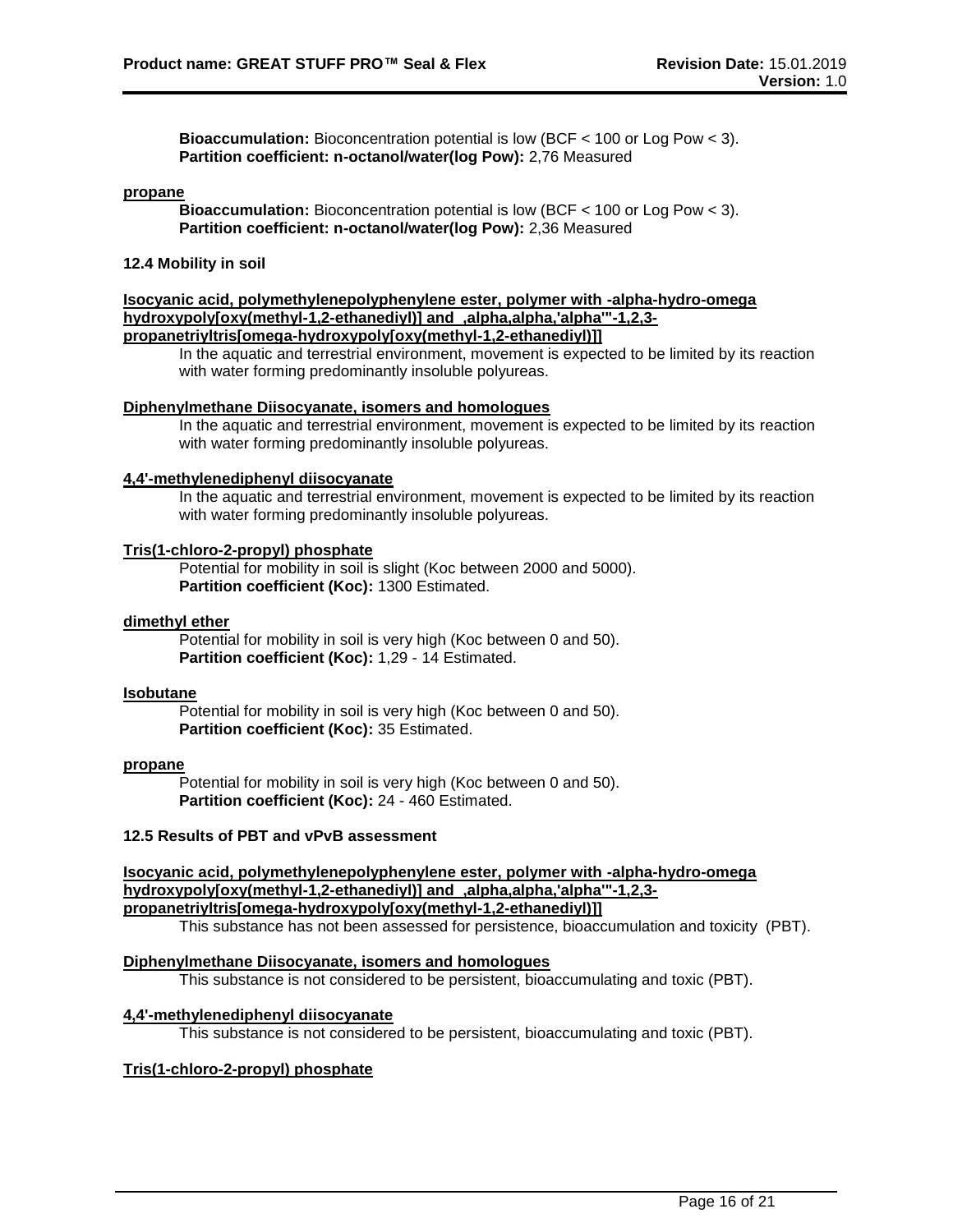This substance is not considered to be persistent, bioaccumulating and toxic (PBT). This substance is not considered to be very persistent and very bioaccumulating (vPvB).

#### **dimethyl ether**

This substance is not considered to be persistent, bioaccumulating and toxic (PBT). This substance is not considered to be very persistent and very bioaccumulating (vPvB).

#### **Isobutane**

This substance is not considered to be persistent, bioaccumulating and toxic (PBT). This substance is not considered to be very persistent and very bioaccumulating (vPvB).

#### **propane**

This substance is not considered to be persistent, bioaccumulating and toxic (PBT). This substance is not considered to be very persistent and very bioaccumulating (vPvB).

#### **12.6 Other adverse effects**

Product contains no ozone-depleting components.

# **SECTION 13: DISPOSAL CONSIDERATIONS**

# **13.1 Waste treatment methods**

This product, when being disposed of in its unused and uncontaminated state should be treated as a hazardous waste according to EC Directive 2008/98/EC. Any disposal practices must be in compliance with all national and provincial laws and any municipal or local by-laws governing hazardous waste. For used, contaminated and residual materials additional evaluations may be required. Do not dump into any sewers, on the ground, or into any body of water.

The definitive assignment of this material to the appropriate EWC group and thus its proper EWC code will depend on the use that is made of this material. Contact the authorized waste disposal services.

# **SECTION 14: TRANSPORT INFORMATION**

#### **Classification for ROAD and Rail transport (ADR/RID):**

| 14.1 UN number                                       | UN 1950                                                              |
|------------------------------------------------------|----------------------------------------------------------------------|
| 14.2 UN proper shipping name                         | <b>AEROSOLS</b>                                                      |
| 14.3 Transport hazard class(es)                      | 2.1                                                                  |
| 14.4 Packing group                                   | Not applicable                                                       |
| 14.5 Environmental hazards                           | Not considered environmentally hazardous based on<br>available data. |
| 14.6 Special precautions for user No data available. |                                                                      |
| <b>Classification for SEA transport (IMO-IMDG):</b>  |                                                                      |
| 14.1 UN number                                       | UN 1950                                                              |

- **14.2 UN proper shipping name** AEROSOLS
- **14.3 Transport hazard class(es)** 2.1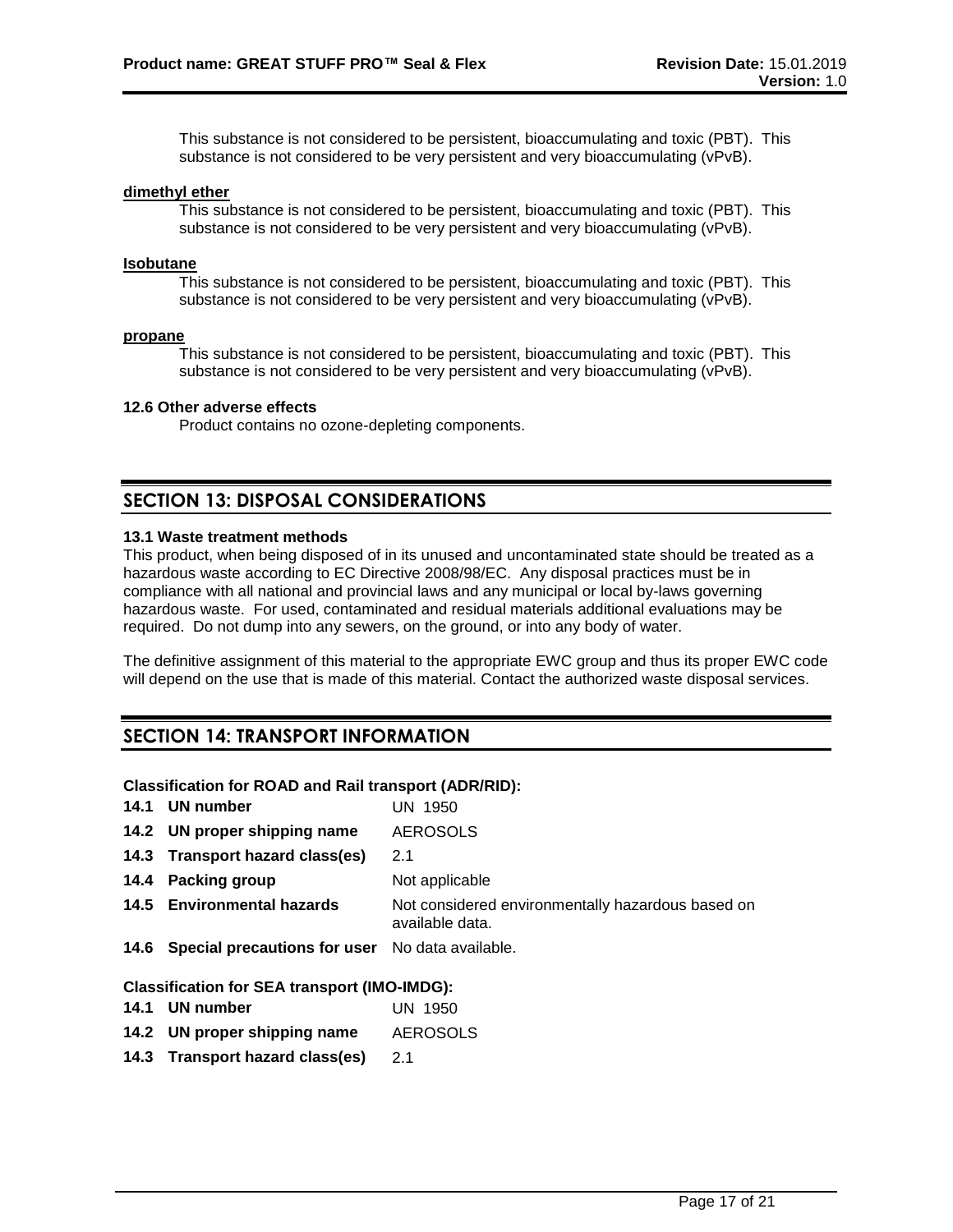| 14.4 | <b>Packing group</b>                                                                                 | Not applicable                                              |
|------|------------------------------------------------------------------------------------------------------|-------------------------------------------------------------|
|      | 14.5 Environmental hazards                                                                           | Not considered as marine pollutant based on available data. |
| 14.6 | Special precautions for user                                                                         | $EmS: F-D, S-U$                                             |
| 14.7 | <b>Transport in bulk according</b><br>to Annex I or II of MARPOL<br>73/78 and the IBC or IGC<br>Code | Consult IMO regulations before transporting ocean bulk      |
|      | <b>Classification for AIR transport (IATA/ICAO):</b>                                                 |                                                             |
| 14.1 | UN number                                                                                            | UN 1950                                                     |
|      | 14.2 UN proper shipping name                                                                         | Aerosols, flammable                                         |
|      | 14.3 Transport hazard class(es)                                                                      | 2.1                                                         |
| 14.4 | <b>Packing group</b>                                                                                 | Not applicable                                              |
|      | 14.5 Environmental hazards                                                                           | Not applicable                                              |
|      | 14.6 Special precautions for user                                                                    | No data available.                                          |

This information is not intended to convey all specific regulatory or operational requirements/information relating to this product. Transportation classifications may vary by container volume and may be influenced by regional or country variations in regulations. Additional transportation system information can be obtained through an authorized sales or customer service representative. It is the responsibility of the transporting organization to follow all applicable laws, regulations and rules relating to the transportation of the material.

# **SECTION 15: REGULATORY INFORMATION**

### **15.1 Safety, health and environmental regulations/legislation specific for the substance or mixture**

# **REACh Regulation (EC) No 1907/2006**

This product contains only components that have been either registered, are exempt from registration, are regarded as registered or are not subject to registration according to Regulation (EC) No. 1907/2006 (REACH).,The aforementioned indications of the REACH registration status are provided in good faith and believed to be accurate as of the effective date shown above. However, no warranty, express or implied, is given. It is the buyer´s/user´s responsibility to ensure thathis/her understanding of the regulatory status of this product is correct.

# **Restrictions on the manufacture, placing on the market and use:**

The following substance/s contained in this product is/are subject through Annex XVII of REACH regulation to restrictions on the manufacture, placing on the market and use when present in certain dangerous substances, mixtures and articles. Users of this product have to comply with the restrictions placed upon it by the aforementioned provision.

| CAS-No.: 9016-87-9 | Name: Diphenylmethane Diisocyanate, isomers and |  |
|--------------------|-------------------------------------------------|--|
|                    | homologues                                      |  |
|                    |                                                 |  |

Restriction status: listed in REACH Annex XVII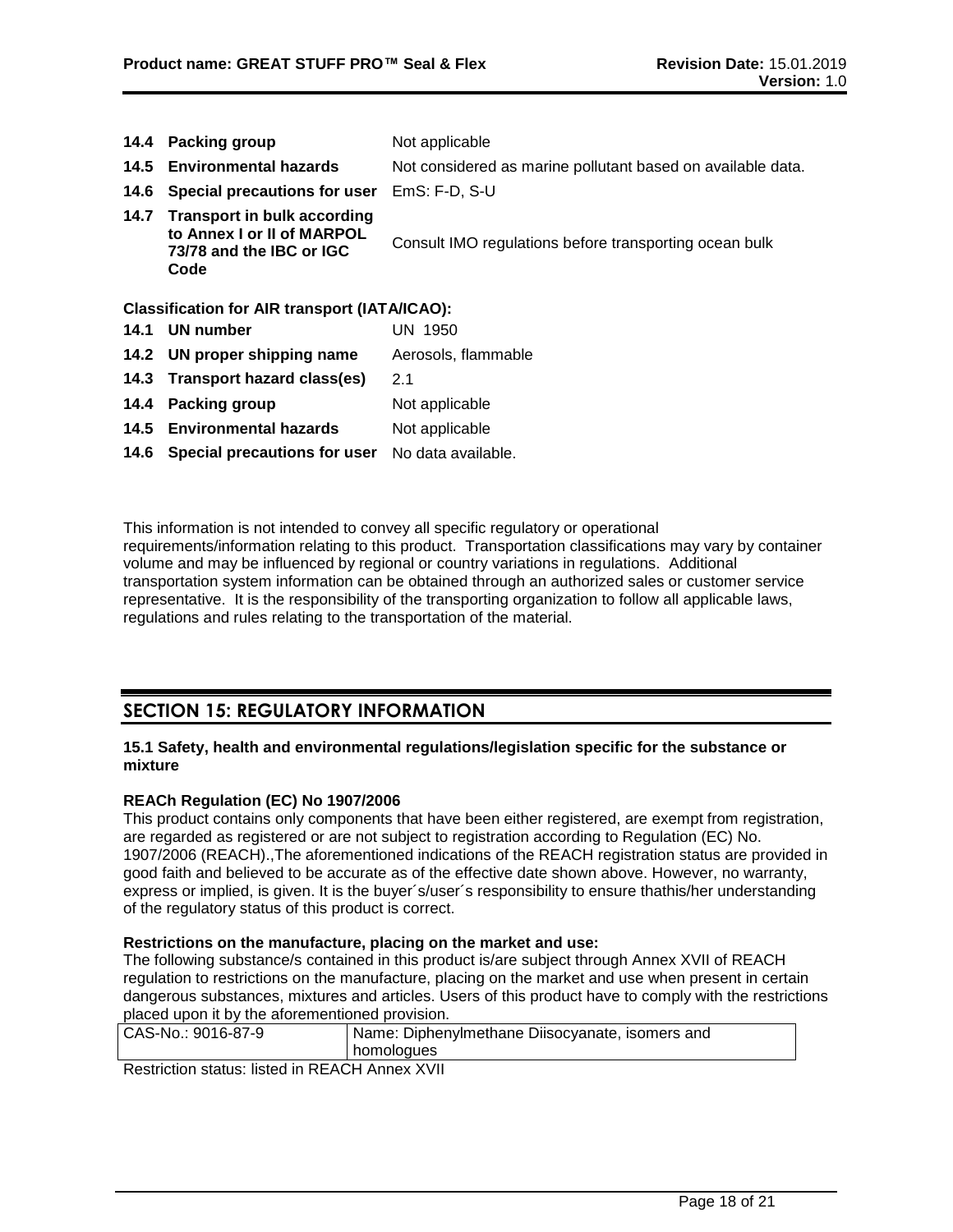Restricted uses: See Annex XVII to Regulation (EC) no 1907/2006 for Conditions of restriction Number on the list: 56

CAS-No.: 101-68-8 | Name: 4,4'-methylenediphenyl diisocyanate

Restriction status: listed in REACH Annex XVII

Restricted uses: See Annex XVII to Regulation (EC) no 1907/2006 for Conditions of restriction Number on the list: 56

# **Seveso III: Directive 2012/18/EU of the European Parliament and of the Council on the control of major-accident hazards involving dangerous substances.**

Listed in Regulation: FLAMMABLE AEROSOLS Number in Regulation: P3a 150 t 500 t Listed in Regulation: Petroleum products: (a) gasolines and naphthas, (b) kerosenes (including jet fuels), (c) gas oils (including diesel fuels, home heating oils and gas oil blending streams),(d) heavy fuel oils (e) alternative fuels serving the same purposes and with similar properties as regards flammability and environmental hazards as the products referred to in points (a) to (d) Number in Regulation: 34 2 500 t 25 000 t

# **Further information**

Take note of Directive 92/85/EEC regarding maternity protection or stricter national regulations, where applicable.

Take note of Directive 94/33/EC on the protection of young people at work or stricter national regulations, where applicable.

# **15.2 Chemical safety assessment**

Not applicable

# **SECTION 16: OTHER INFORMATION**

# **Full text of H-Statements referred to under sections 2 and 3.**

| H <sub>220</sub> | Extremely flammable gas.                                                         |
|------------------|----------------------------------------------------------------------------------|
| H <sub>222</sub> | Extremely flammable aerosol.                                                     |
| H <sub>229</sub> | Pressurised container: May burst if heated.                                      |
| H <sub>280</sub> | Contains gas under pressure; may explode if heated.                              |
| H302             | Harmful if swallowed.                                                            |
| H315             | Causes skin irritation.                                                          |
| H317             | May cause an allergic skin reaction.                                             |
| H319             | Causes serious eye irritation.                                                   |
| H332             | Harmful if inhaled.                                                              |
| H334             | May cause allergy or asthma symptoms or breathing difficulties if inhaled.       |
| H335             | May cause respiratory irritation.                                                |
| H <sub>351</sub> | Suspected of causing cancer.                                                     |
| H373             | May cause damage to organs through prolonged or repeated exposure if<br>inhaled. |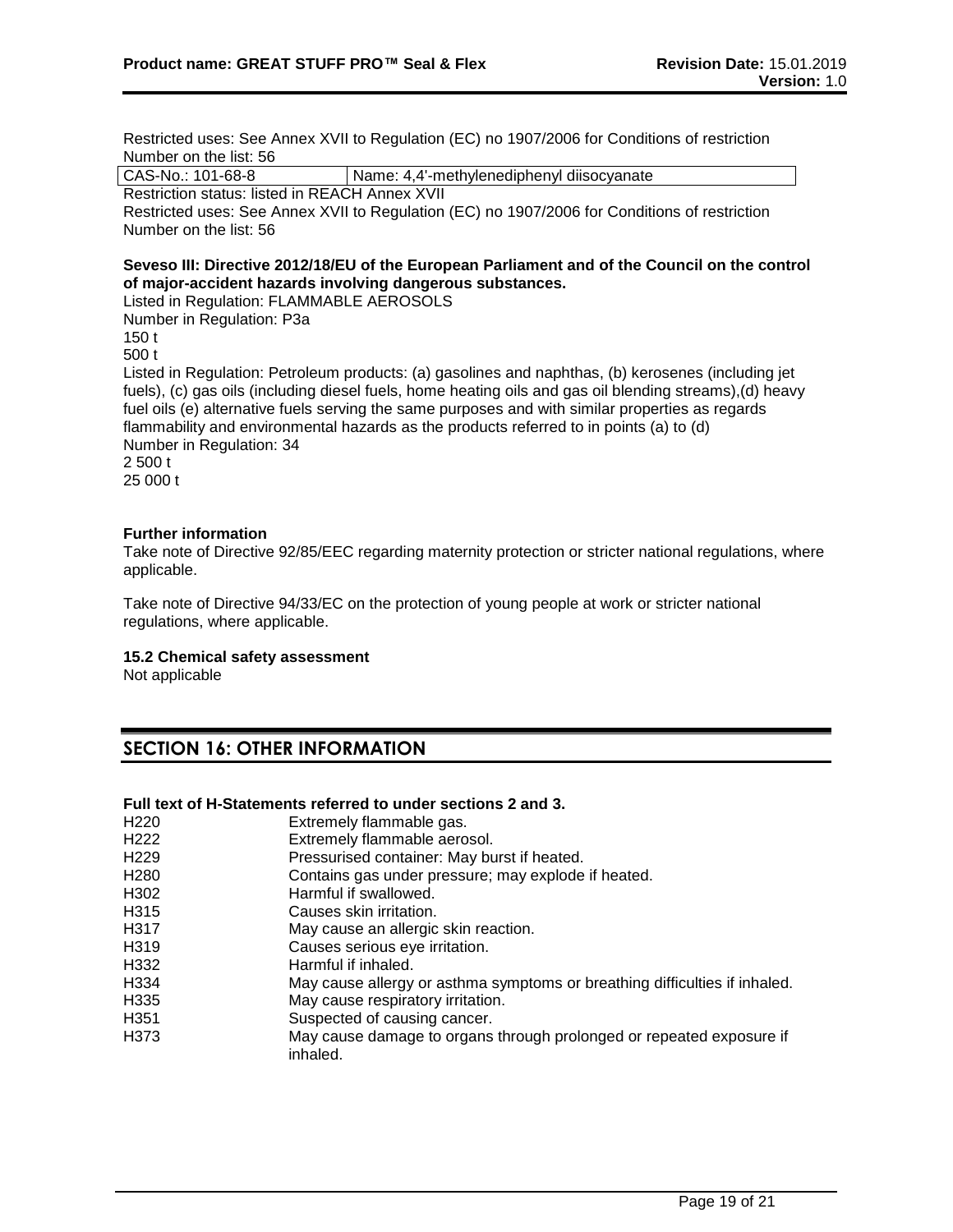# **Classification and procedure used to derive the classification for mixtures according to Regulation (EC) No 1272/2008**

Aerosol - 1 - H222 - Based on product data or assessment Skin Irrit. - 2 - H315 - Calculation method Eye Irrit. - 2 - H319 - Calculation method Resp. Sens. - 1 - H334 - Calculation method Skin Sens. - 1 - H317 - Calculation method Carc. - 2 - H351 - Calculation method STOT SE - 3 - H335 - Calculation method STOT RE - 2 - H373 - Based on product data or assessment

# **Revision**

Identification Number: 11014135 / A753 / Issue Date: 15.01.2019 / Version: 1.0 Most recent revision(s) are noted by the bold, double bars in left-hand margin throughout this document.

#### **Legend**

| 2000/39/EC     | Europe. Commission Directive 2000/39/EC establishing a first list of indicative      |
|----------------|--------------------------------------------------------------------------------------|
|                | occupational exposure limit values                                                   |
| <b>ACGIH</b>   | USA. ACGIH Threshold Limit Values (TLV)                                              |
| Dow IHG        | Dow Industrial Hygiene Guideline                                                     |
| <b>IT OEL</b>  | Italy. List of indicative limit values for professional exposure to chemical agents. |
| <b>STEL</b>    | Short-term exposure limit                                                            |
| <b>TWA</b>     | 8 hour exposure limit                                                                |
| <b>US WEEL</b> | USA. Workplace Environmental Exposure Levels (WEEL)                                  |
| Acute Tox.     | Acute toxicity                                                                       |
| Carc.          | Carcinogenicity                                                                      |
| Eye Irrit.     | Eye irritation                                                                       |
| Flam. Gas      | Flammable gases                                                                      |
| Press. Gas     | Gases under pressure                                                                 |
| Resp. Sens.    | Respiratory sensitisation                                                            |
| Skin Irrit.    | Skin irritation                                                                      |
| Skin Sens.     | Skin sensitisation                                                                   |
| <b>STOT RE</b> | Specific target organ toxicity - repeated exposure                                   |
| STOT SE        | Specific target organ toxicity - single exposure                                     |

#### **Full text of other abbreviations**

ADN - European Agreement concerning the International Carriage of Dangerous Goods by Inland Waterways; ADR - European Agreement concerning the International Carriage of Dangerous Goods by Road; AICS - Australian Inventory of Chemical Substances; ASTM - American Society for the Testing of Materials; bw - Body weight; CLP - Classification Labelling Packaging Regulation; Regulation (EC) No 1272/2008; CMR - Carcinogen, Mutagen or Reproductive Toxicant; DIN - Standard of the German Institute for Standardisation; DSL - Domestic Substances List (Canada); ECHA - European Chemicals Agency; EC-Number - European Community number; ECx - Concentration associated with x% response; ELx - Loading rate associated with x% response; EmS - Emergency Schedule; ENCS - Existing and New Chemical Substances (Japan); ErCx - Concentration associated with x% growth rate response; GHS - Globally Harmonized System; GLP - Good Laboratory Practice; IARC - International Agency for Research on Cancer; IATA - International Air Transport Association; IBC - International Code for the Construction and Equipment of Ships carrying Dangerous Chemicals in Bulk; IC50 - Half maximal inhibitory concentration; ICAO - International Civil Aviation Organization; IECSC - Inventory of Existing Chemical Substances in China; IMDG -